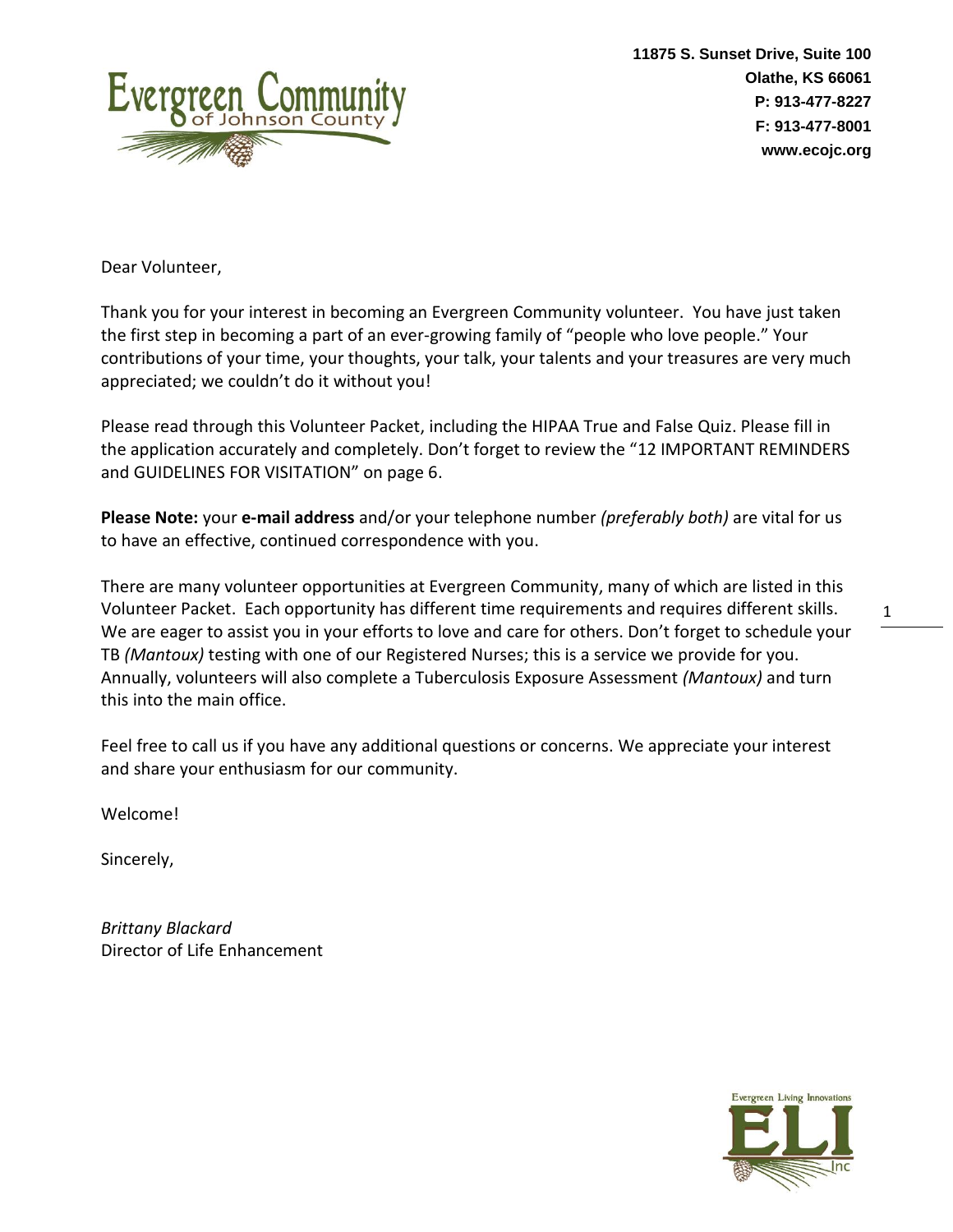

# **Volunteer Information**

|                  |                                                          |                         | Are you: Individual _____ Group _____ Family _____ Children Ages 5-11 ____ Youth Ages 12-18 ____ |
|------------------|----------------------------------------------------------|-------------------------|--------------------------------------------------------------------------------------------------|
|                  |                                                          |                         |                                                                                                  |
|                  | Possible Volunteer Opportunities (Check all that apply): |                         |                                                                                                  |
|                  | ____ Activity Aides                                      | ______ Life Stories     |                                                                                                  |
|                  | ____ Clerical/Office Help                                | ____ Gardner            |                                                                                                  |
| ____ Visits      |                                                          | ____ Fundraising/Events |                                                                                                  |
| ____ Entertainer |                                                          |                         |                                                                                                  |

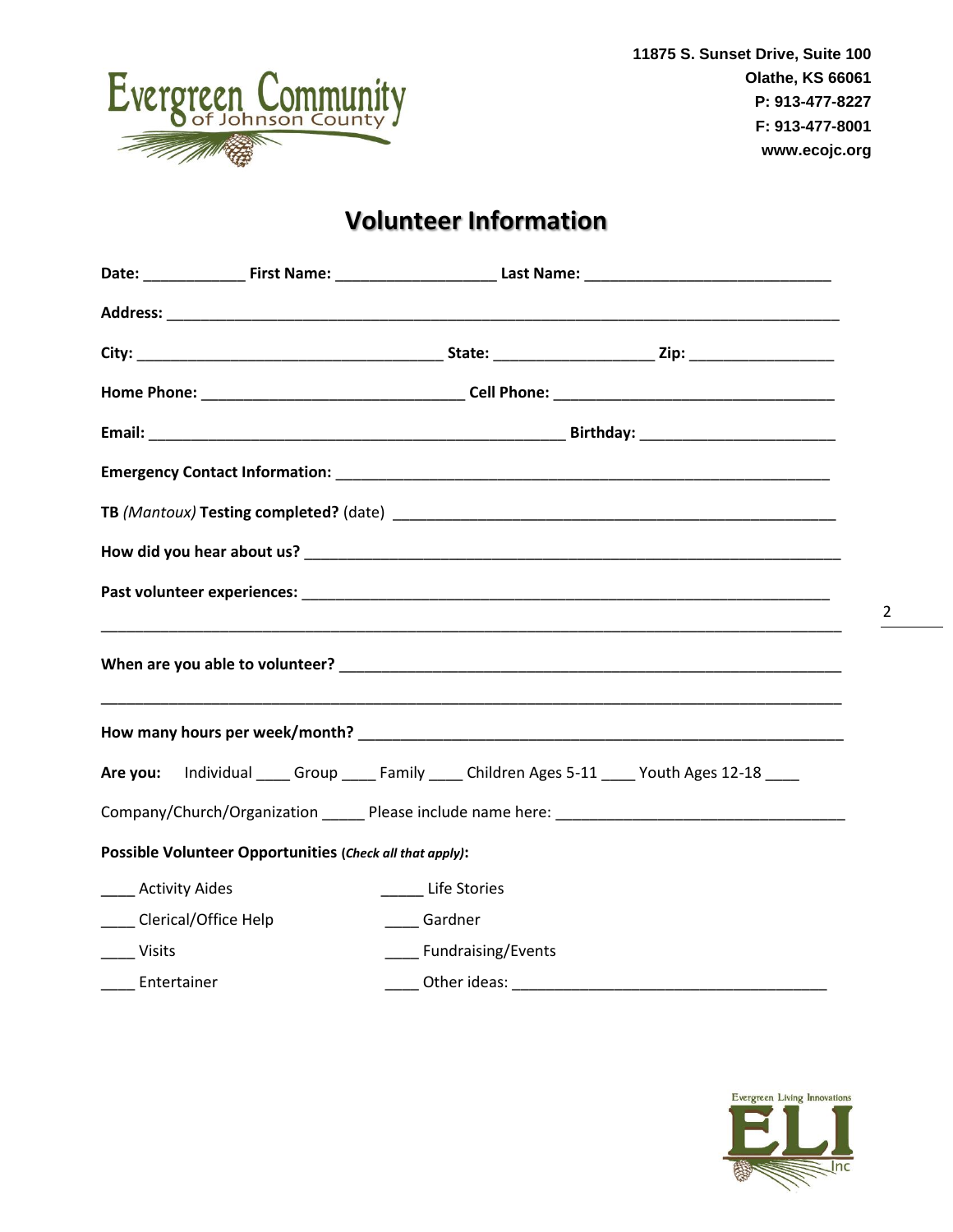

# **How Should I Begin Volunteering (helping): How Do We Decide?**

Before you and/or your family begins volunteering, think about the types of projects you would be interested in. The following questions will help you brainstorm and recognize the types of experiences you would enjoy.

- Why are you interested in Volunteering?
- What are the *ages* of your children?
- *Who* would you like to help?
- What does your family enjoy doing together?
- Would you like to do a *one-time event* or an *ongoing opportunity*? *Frequency*?
- What talents and skills does your family have to offer?
- What do you want your family to learn from the experience?
- What *days* and *times* are you available for volunteering?

When asking these questions, invite your children to take part in the discussions. Ask them questions and listen carefully to what they have to say. The process of discussion may clarify your children's interests and feelings simply by involving them in this decision!

### **Volunteer Opportunities: Idea List**

Spending time with the resident in any capacity, whether it's visiting with them one on one, helping them create art projects, or doing any number of other activities has immense benefits for you, your family, and the residents.

Below is a list of some of the things our volunteers have done in the past. It is by no means all inclusive and we welcome everyone's personal gifts and talents. Let us know your suggestion!

- Be a friendly visitor. Personal interactions are the most meaningful, and our residents enjoy sharing their life experiences and lessons.
- Help preserve those memories through our Life Stories Project (see more info below). Our residents need assistance to write down their stories to be passed on.

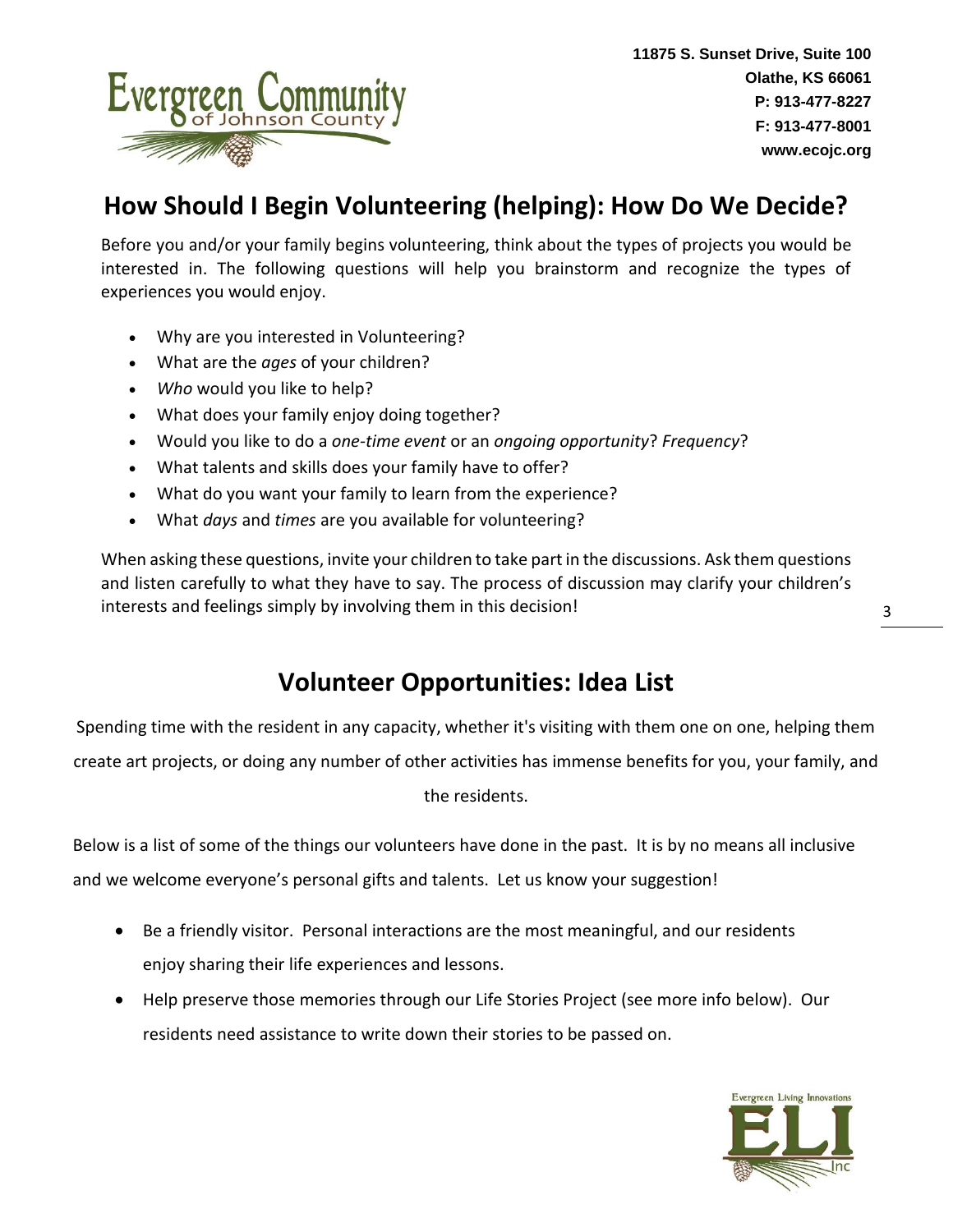

- Assist with our ongoing and annual fundraising events.
- Put on a Talent Show, Fashion Show, or Musical Program.
- "Adopt a Resident" for their birthday or for the holidays.
- Perform seasonal yard work and plant flowers in our beautiful Courtyard.
- Participate in Evergreen's Walking Club with the residents.
- Give manicures, pedicures, or makeovers.
- Help put up décor in the community for seasons and holidays.
- Lead an Arts & Crafts group. Make flower arrangements, paint a picture, or create jewelry.
- Help residents put together a scrapbook of their families or past vacations.
- Make cards, write letters, or send emails to help individuals stay in touch with their families.
- Play board games or video games, like scrabble or Wii Golf.
- Start a sewing club to help people knit or embroider.
- Lead a Book Club or sit with a resident to read them a magazine or book.
- Bring your pets to visit*.*
- Give therapeutic hand massages.
- Play cards or trivia games with residents.
- Provide computer education to help residents send emails, access news, or play games.
- Help gather residents' recipes and then start a Cooking Club to help them make their favorite meals.
- Lead a Bible Study or Church Group. Meet with people individually to discuss their faith.
- Build bird houses with residents for the courtyard or wooden memory boxes for their rooms.
- Collect CDs for Music Therapy.
- Assist with our monthly Men's Group or Women's Luncheon

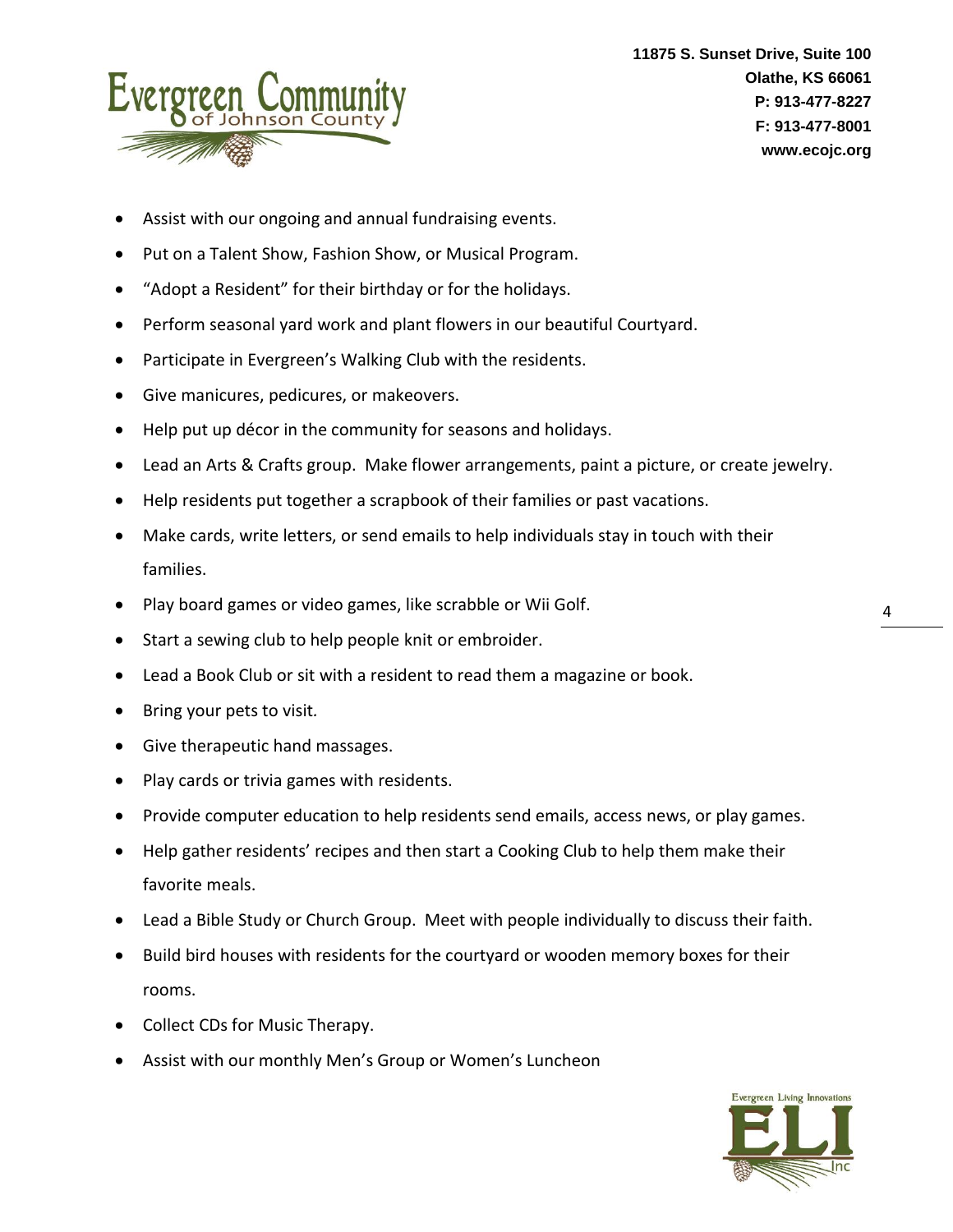

## **12 Important Reminders and Guidelines for Visitation**

- 1. Set up an appointment with one of our LIFE Coaches and let him/her know your interest in visiting residents. You are always welcome here at Evergreen.
- 2. **Please remember to check in at the front desk** by signing in and signing out of the "Volunteer Check-in Notebook" on the countertop outside the receptionist office.
- 3. Always maintain a calm and cheerful manner; be considerate of the nursing home team members.
- 4. Do not attempt to provide physical care for the residents. Physical care needs to be done by our trained professional staff in order to protect your welfare as well as the residents.
- 5. Before giving food, candy, or drinks be sure you are informed of any health conditions that may restrict a resident's diet.
- 6. Before moving someone in a wheelchair, always ask for their permission. This is not only polite and considerate, but may also prevent hand or foot injury.
- 7. Be careful when approaching a person in a wheelchair from behind as this can startle them.
- 8. Always knock or ask permission before entering a resident's room; it is their home.
- 9. While touch is a very important communicator of genuine concern and sincere affection, please remember to use discretion and sensitivity, concentrate on developing a relationship with the resident before invading their personal space.
- 10. Avoid making a commitment unless you are sure you will be able to keep it. Do not promise to visit and not come. It can be devastating for residents. If you cannot keep an appointment, call in advance and immediately suggest an alternate time.
- 11. Please be aware, for your safety, as well as the safety of our residents. Evergreen is monitored 24 hours a day by our surveillance cameras.
- 12. Be sure to schedule your TB (Mantoux) testing with one of our nurses. This is a service we provide for you. Annually, the volunteers will complete a Tuberculosis Exposure Assessment (Mantoux) and turn the form into the Director of Life Enhancement.

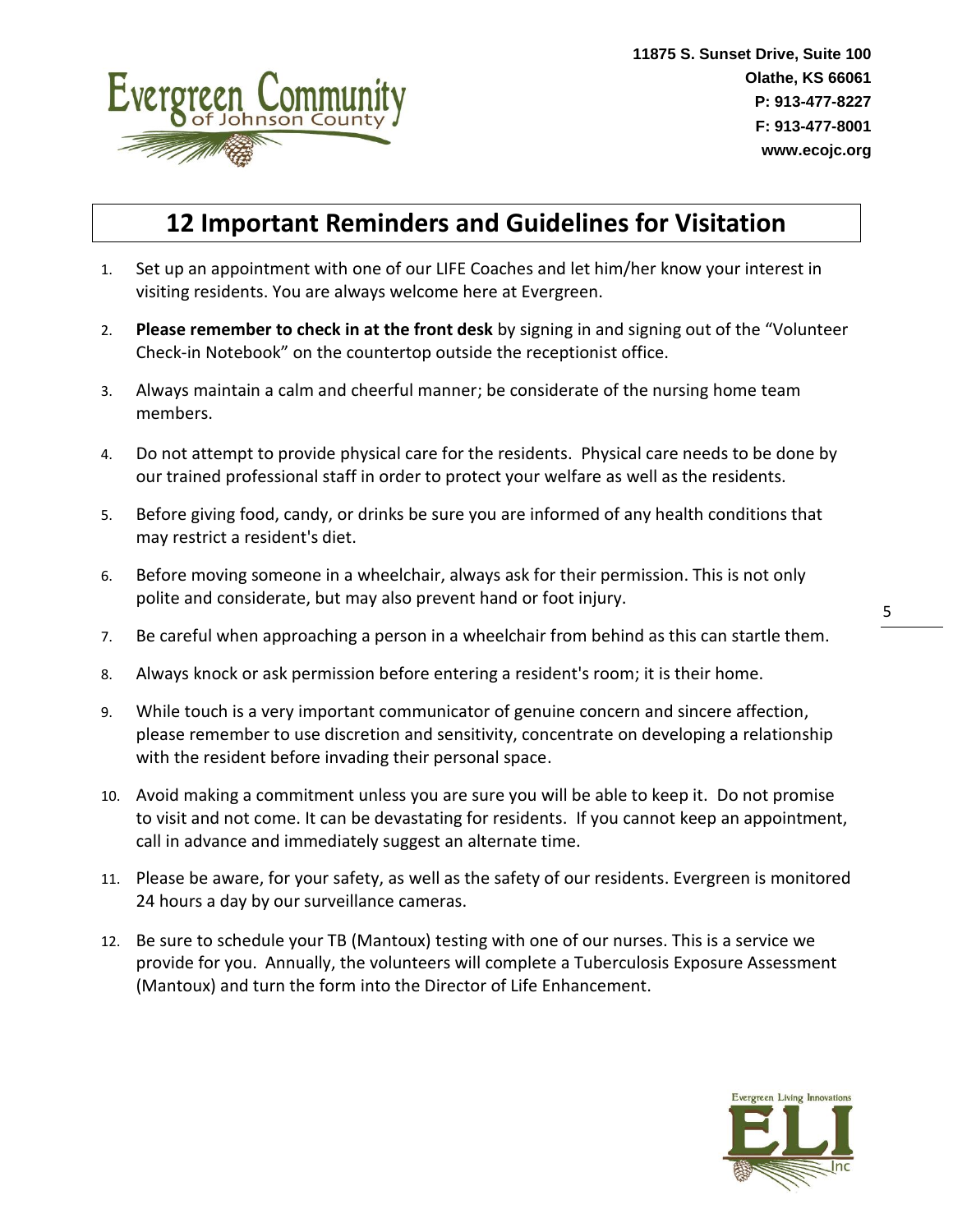

# **Helpful Tips for Evergreen Volunteers**

- **Don't be afraid to try new things!** Discovery through a willingness to "do" is the best way to learn, grow, and develop new skills. *(For parents – it's a way to be a terrific role model for your children.)*
- **Follow through on your commitments.** If you find that your schedule has become extremely tight and you are too busy to continue volunteering, let your volunteer liaison know. He or she may be disappointed, but they will understand. Good communication is vital for volunteering and it is much better to be clear.
- **Give your volunteer liaison some advance notice**. It takes a lot of time and work to prepare opportunities for volunteers and to coordinate projects that will work out best for you/your family's time, talents, and interests.
- **Have some ideas of projects you could do.** If we aren't sure how you could best help, suggest a couple of ideas you may be able to help with. Your advice is especially important to our Volunteer Coordinator who has never met you and is unaware of your talents or values. Check out our Idea List (pages 4-5) for some volunteer possibilities you might enjoy.
- **Be flexible**. It's healthy to be willing to change some of the details of your volunteer projects; people and communities have real needs, needs can change based on various circumstances.
- **Follow up with the Volunteer Liaison**. They may be overwhelmed with projects and assignments, so don't take it personally if they don't get back to you immediately. Take the initiative and call or send a friendly email reminder.
- **If you are serving 10 hours per year or more, don't forget to schedule your TB testing**. It's quick and easy! Call our Administrative Coordinator to schedule your TB testing as soon as possible *(only if you are serving 10 hours or more per year)*. They will connect you to one of our nurses. Pick a day where you can come in and have the initial testing and return within 48-72 hours to have the skin testing read. If you have any further questions regarding the TB testing, any of our friendly team members or Director of Life Enhancement will be happy to assist you. Your TB testing form is included in this packet.

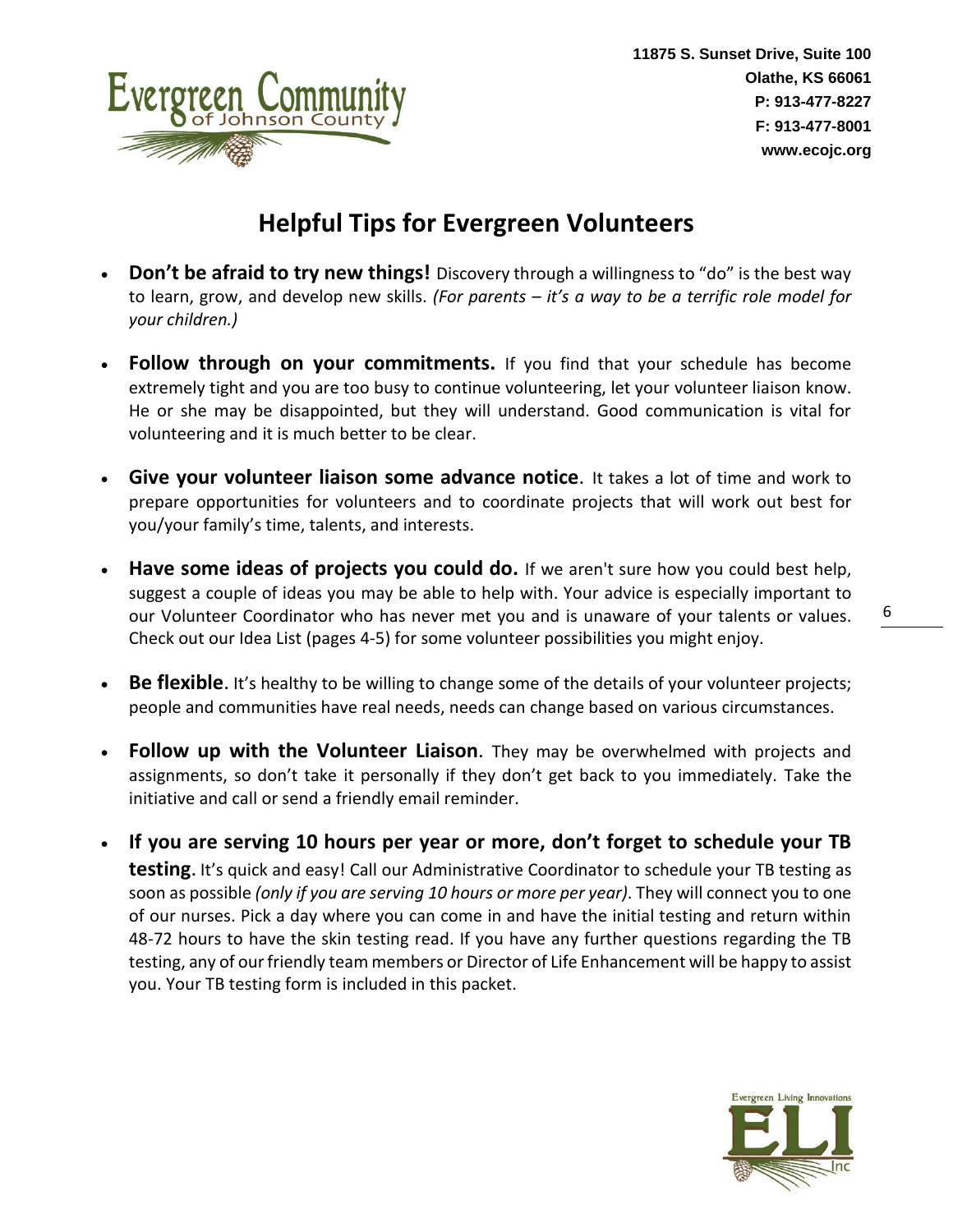

# **Volunteers: HIPAA Compliance**

EVERGREEN MANDATORY IN-SERVICE

One of our many responsibilities in providing quality "resident care" is protecting their privacy and confidentiality. Privacy and confidentiality is a very important resident right that is a basic foundational principle of the health care code of ethics.

HIPAA *(Health Insurance Portability and Accountability Act of 1996)* is not anything new; this standard of ethics is enforced by the government. The resident right to privacy and confidentiality have always been in the federal regulations and surveyors can site us under F-tag #164 for violating these rights; there can be either monetary and/or prison penalties with these violations.

#### **Three Components of HIPAA are:**

- 1. Portability this ensures individuals continuity of coverage from one health plan to another.
- 2. Accountability increases the federal government's fraud enforcement.
- 3. Administrative Simplification privacy and security regulations that will be enforced.

### **What Does HIPAA Have to Do With You?**

HIPAA requires all departments of Evergreen to protect our residents' medical information. An acronym that you need to be familiar with regarding HIPAA privacy regulations is PHI.

### **What exactly is PHI** (**P**rotected **H**ealth **I**nformation)**?**

- 1. PHI is individually identifiable health information maintained or transmitted by Evergreen Community for all residents and employees.
- 2. PHI is more than just the resident's medical record or chart. PHI includes financial, demographic, and lifestyle information, including paper, electronic, and spoken information.

Another term to understand and be familiar with is individually identifiable health information.

### **What is "Individually Identifiable Health Information"?**

• Name; address; date of birth; social security number; medical record number; names of family members; photo(s).

This does not mean that we cannot use this information in caring for our residents; we are required under HIPAA to inform and disclose to the resident in advance and in all ways that their PHI or "individually identifiable health information" will be used to provide care.

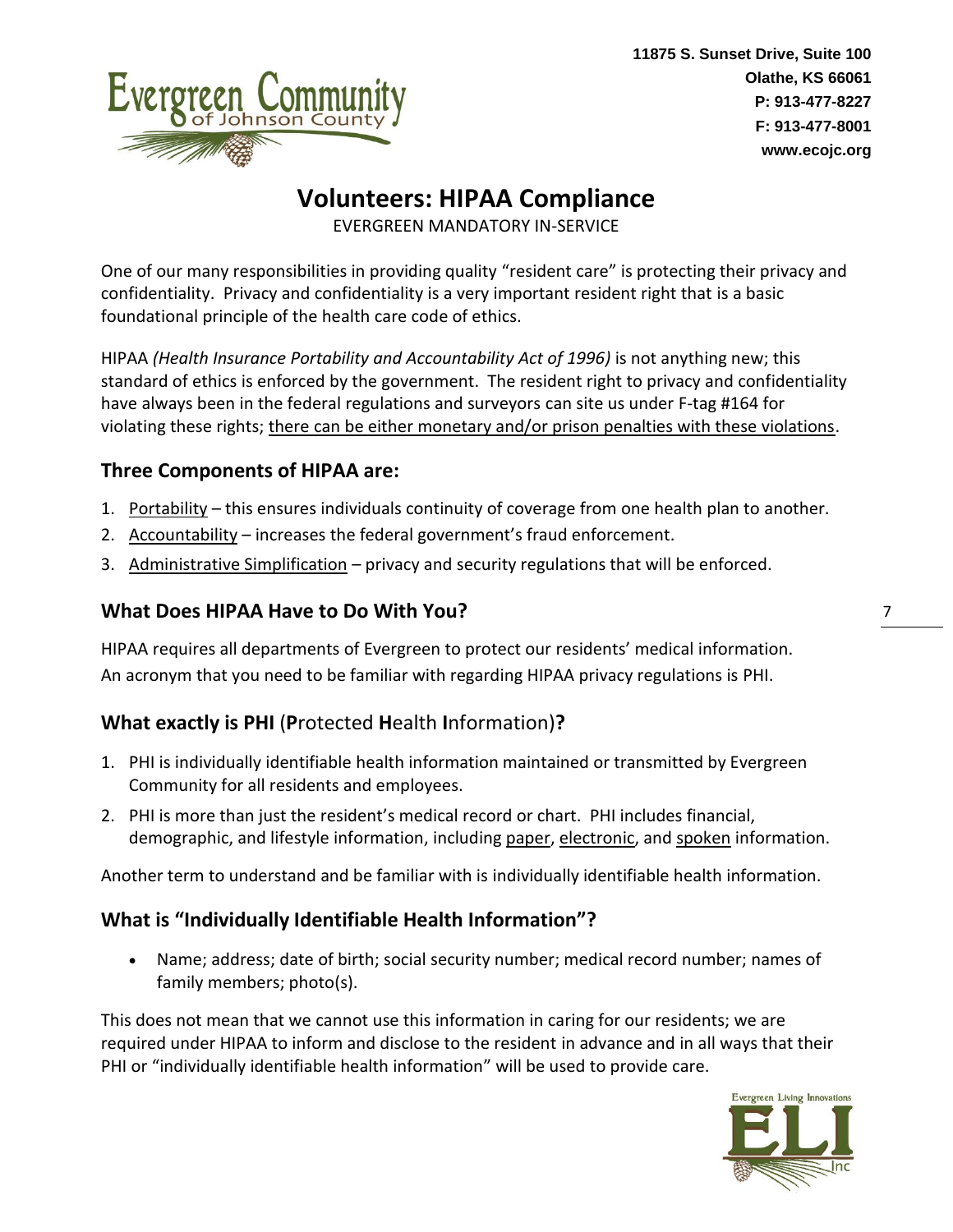

The resident or their responsible party has the right to refuse to allow disclosure; they also have the right to review and amend their health information. The responsibility of obtaining permission and informing residents of ways that their PHI is used will be primarily a Social Service function. They policies and procedures for reviewing and amending the medical records will be primarily the responsibility of Medical Records and the DOH (Director of Health).

Evergreen has a HIPAA committee that is composed of several staff members such as Administration, DOH, Billing, Social Services, Medical Records, and Information Systems; we work as a team to achieve compliance with policies and procedures, informing employees and residents, and securing information systems. We all need to be advocates for the residents, the best way to do this is to always ask yourself before you look at resident information, "**Do I need to know this to do my job?**"

By always following the "need to know" guideline, you will not only be protecting the residents' right to privacy, but you will also be complying with HIPAA regulations.

### **Unhealthy Scenarios:** (Violations)

- A. A Certified Nursing Assistant (CNA), in trying to help an anxious resident, obtained a resident's chart, flipped it open to the face sheet to show a family member of another resident a telephone number… this is a violation in several ways:
	- 1. Face sheet contains many elements of the resident's individually identifiable health information...
	- 2. The CNA did not meet the "NEED TO KNOW" guideline…
	- 3. Sharing the information with an "outsider" is a violation.
- B. Removing resident information from the facility whether inadvertently or in order to complete projects at home is a HIPAA violation.
	- 1. One of the functions of the HIPAA committee will be to implement policies for reporting and imposing penalties for these type violations.
- C. What should I do with resident information discarded in trash containers at nursing stations?
	- 1. PHI (P*rotected* H*ealth* I*nformation*) is on almost every form that is at the Nurse's Station.
	- 2. Employees *or* Volunteers are responsible for protecting residents' right to privacy.
	- 3. *One way that we can do that is by destroying papers by shredding them and if a shredder is not immediately available, tear the papers in small pieces before discarding.*

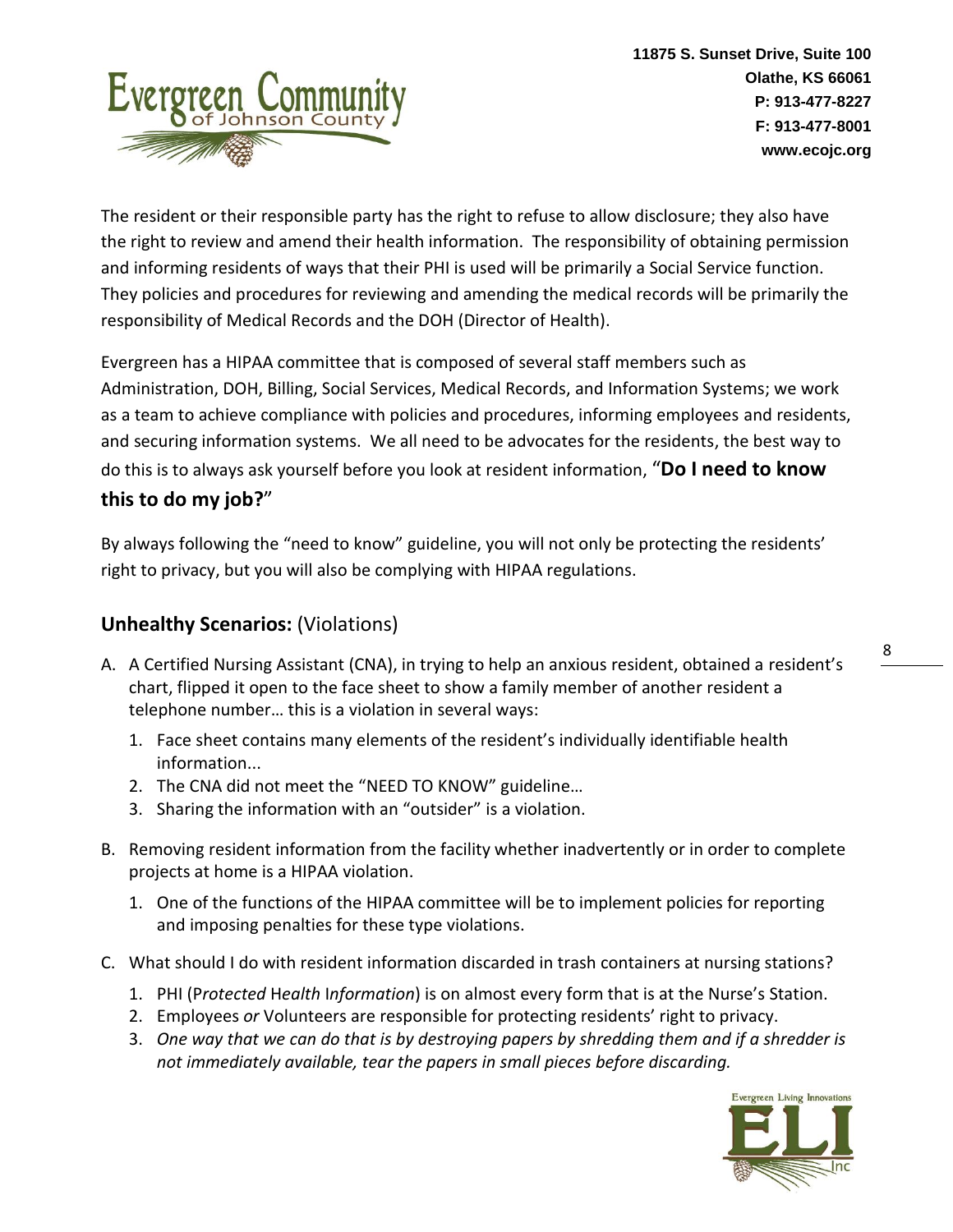

- 4. The more ways that we can secure or keep resident PHI (Protected Health Information) contained, the less opportunity there will be for potential violations.
- D. Computer screens left unattended and open to a resident's PHI for anyone passing by to have access to and view is a potential HIPAA violation.
- E. MDA worksheets posted on a bulletin board in the front office or a bulletin board are also violations of HIPAA.

All of these previous examples are violations to the resident's right to privacy; with HIPAA these violations will have consequences. The "need to know" concept cannot be stressed enough.

### **Examples of a violation of HIPAA regulations:**

EXAMPLE: If I am responsible in maintaining the resident records and ensuring that we are following all regulations as they relate to the medical record, this DOES NOT mean that I have a right to all the information regarding that resident. What if a resident had an order for HIV lab tests?

• Would I be violating that resident's privacy, if I questioned the nurse or social service person regarding the resident's past and why they might need this testing?

ANSWER: **YES**, I definitely would be. All that I need to know is that the order is processed correctly and that the results are posted on the chart.

As an employees or volunteers of Evergreen we are advocates for the resident, consequently, action would be required to report the HIPAA violation regardless of our personal perspectives or relationships with individuals.

Failure to report such an incident would also be violating the regulation and be subject to penalties.

### **What could happen to you if you break the HIPAA law?**

#### **How can you avoid this? Ways to begin compliance now:**

- 1. Follow the "need to know" guideline.
- 2. Be aware of possible breaches and report them.

Remember confidentiality isn't new, it is being enforced by the government as well as by Evergreen and violations may result in penalties.

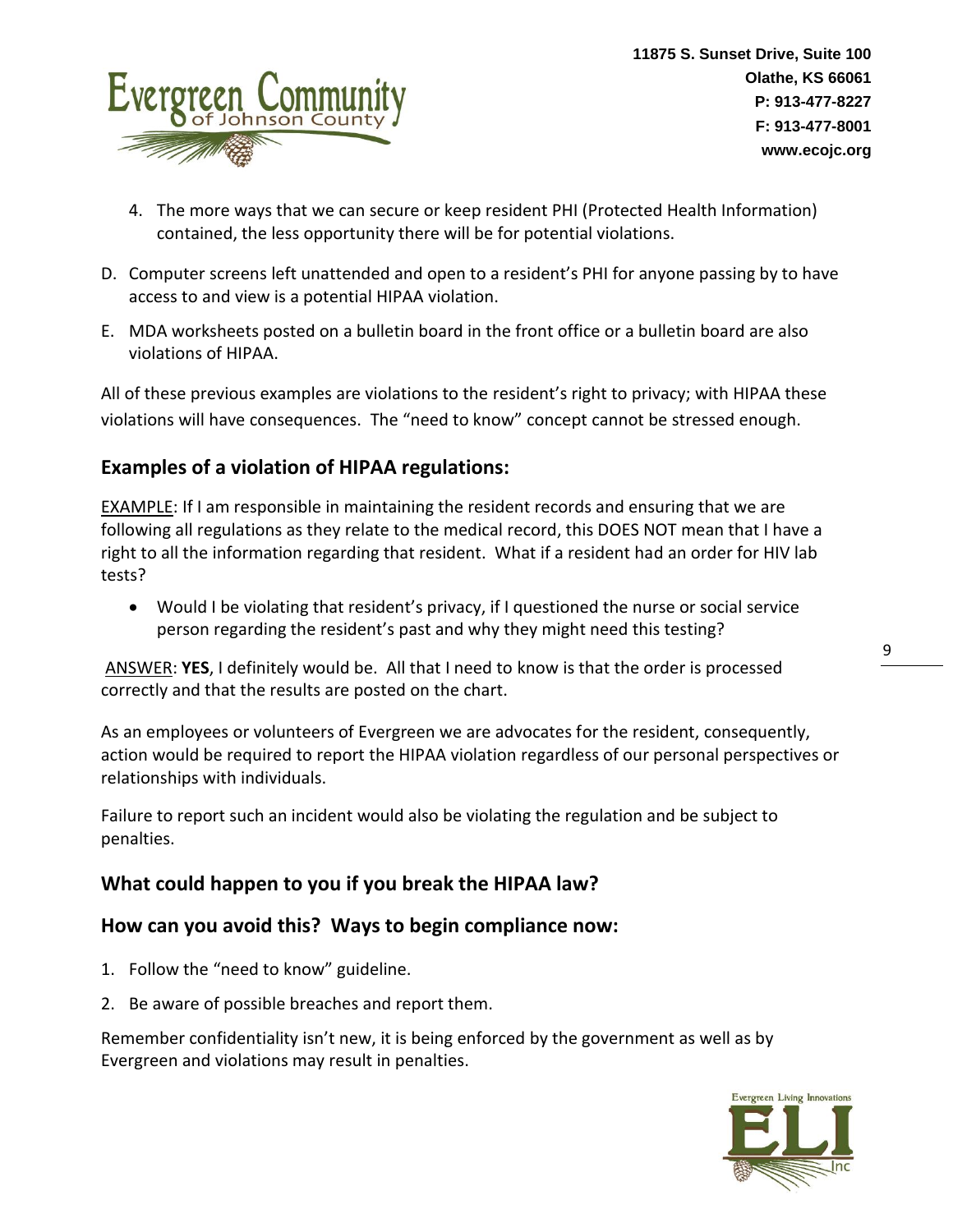

### **Volunteers: HIPAA In-Service Quiz**

**Name: \_\_\_\_\_\_\_\_\_\_\_\_\_\_\_\_\_\_\_\_\_\_\_\_\_\_\_\_\_\_\_\_\_\_\_\_\_\_\_\_\_\_\_\_\_\_ Date: \_\_\_\_\_\_\_\_\_\_\_\_\_\_\_\_\_\_\_\_\_**

### **1. If I see resident information in an open trash container, I should…**

- a. Pull it out and read it so I can share the news at break time.
- b. Pretend I didn't see it and continue doing my job.
- c. Take it to a shredder to be disposed of properly and report the incident.

#### **2. When are you allowed to repeat private health information heard on the job?**

- a. After you no longer work at the facility.
- b. Only when it is necessary to do your job and only to who needs to know.
- c. After the resident dies.
- **3. A physician is allowed to see all resident information on every resident.**

True or False

**4. An individual can be given jail time for disclosing PHI for monetary gain.**

True or False

- **5. What question should you always ask yourself before looking at resident information?**
- **6. What kind of personally identifiable health information is protected by HIPAA's privacy rule?**
	- a. Paper b. Electronic c. Spoken word d. All of the above
- **7. Confidentiality protection covers not just a resident's health related information, such as his or her diagnosis, but also other identifying information such as a social security number or telephone number.**

True or False

**8. It is okay to discuss a resident's health condition or reason for hospitalization with other residents, staff, or family members in the dining room or break room because we care about the resident and are concerned.**

True or False

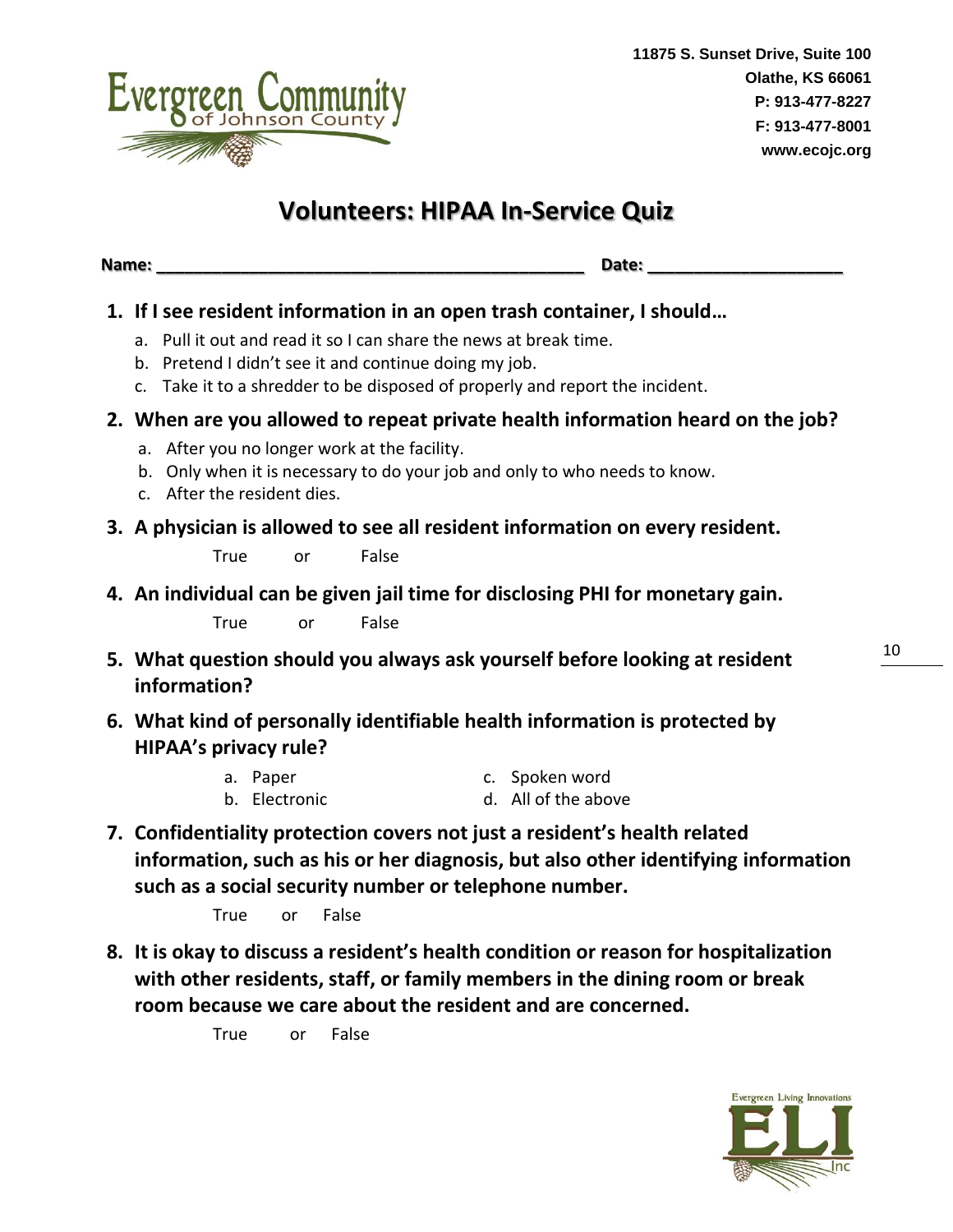

### **Volunteers: HIPAA Acknowledgement and Statement of Confidentiality**

|                | (first, last name) have been informed of the HIPAA                                         |
|----------------|--------------------------------------------------------------------------------------------|
| regulations on | (date of notice) and understand that violation or                                          |
|                | noncompliance with Evergreen Community of Johnson County policies will result in penalties |
|                | through Evergreen Community of Johnson County and or the federal government.               |

Thank you for serving the residents of Evergreen Community as a Volunteer. Your contributions are greatly appreciated and noticed. In the course of your work as a Volunteer you may or may not come across confidential information about a resident either in conversation or in written form. We ask that any and all information that you may become knowledgeable of about a resident be kept completely confidential.

Employees and Volunteers alike may not release to any other persons, family members, or media any information about residents – medical records, financial or payer information, physical condition, psychosocial information or mental condition.

All confidential business transactions, research and plans of Evergreen Community of Johnson County should not be discussed with any persons, family members or media without the permission of the Executive Director.

As a provider of healthcare for our residents, we maintain confidential information all of their medical conditions and appreciate your support in respecting the rules and regulations set forth by the licensing agencies of this facility. These guidelines are part of the Resident Rights and the federal government as set forth in regulations by CMS (Centers for Medicaid and Medicare Services) and enforced by the Kansas Department of Health and Environment under the Bureau of Adult Care Facilities.

**Resident Rights:** As a Volunteer you are obligated to respect and adhere to the Resident Rights of Evergreen Community, please read them and ask if you have any questions.

**Communicable Disease:** By my signature I acknowledge that I am free of any communicable disease which could put the residents and staff at harm. I am willing to have a TB test (Mantoux) done at the facilities request and expense.

| By signing below, I                                                                        | acknowledge that I have read, |
|--------------------------------------------------------------------------------------------|-------------------------------|
| received and understand all the above guidelines as a Volunteer and commit to uphold them. |                               |
| Volunteer:                                                                                 | Date:                         |

Witness: \_\_\_\_\_\_\_\_\_\_\_\_\_\_\_\_\_\_\_\_\_\_\_\_\_\_\_\_\_\_\_\_\_\_\_ Date: \_\_\_\_\_\_\_\_\_\_\_\_\_\_\_\_\_\_

*(Volunteer Liaison or Human Resources)*

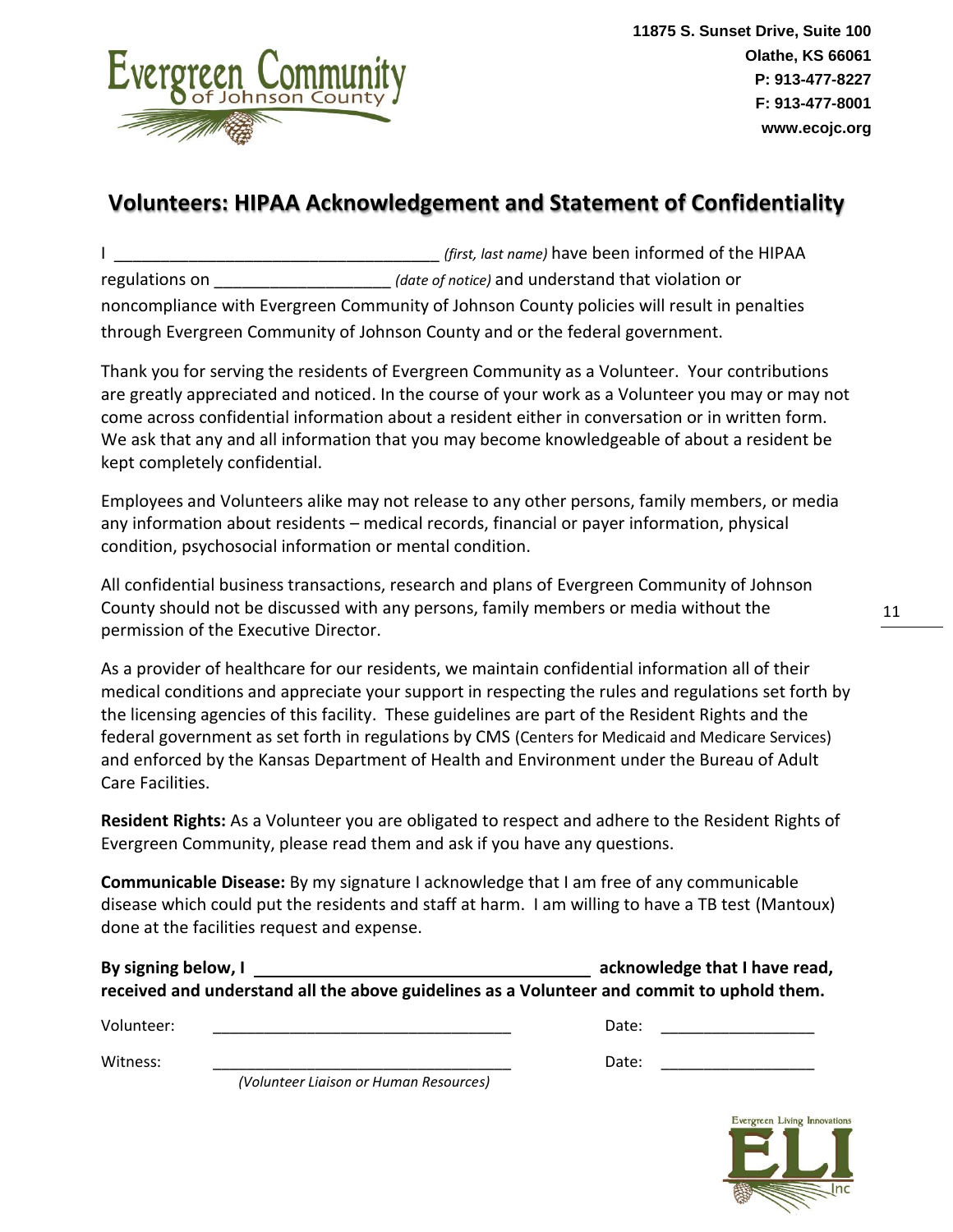

### **Volunteers: Tuberculosis Symptoms Screen Questionnaire**

Complete per TB Guidelines for ACH. **Volunteer:** initially upon Admission, Annually, Upon return from extended LOA, and LOA involving travel outside USA.

Volunteer Name \_\_\_\_\_\_\_\_\_\_\_\_\_\_\_\_\_\_\_\_\_\_\_\_\_\_\_\_\_\_\_\_\_\_\_\_\_\_\_\_\_\_\_\_\_\_\_\_\_\_\_\_\_\_\_\_\_\_\_\_\_\_\_\_\_\_

Phone/Email and the state of the state of the state of the state of the state of the state of the state of the state of the state of the state of the state of the state of the state of the state of the state of the state o

| <b>Yes</b> | No | 1. Have you experienced any of the following symptoms in the past year?            |
|------------|----|------------------------------------------------------------------------------------|
|            |    | a. Productive cough longer than 3 weeks in duration                                |
|            |    | b. Unexplained weight loss                                                         |
|            |    | c. Persistent low fever                                                            |
|            |    | d. Excessive fatigue                                                               |
|            |    | e. Coughing up blood                                                               |
|            |    | f. Shortness of breath                                                             |
|            |    | g. Chills                                                                          |
|            |    | h. Severe night sweats                                                             |
|            |    | 2. Have you ever been told that you have active TB?                                |
|            |    | 3. Have you ever had contact with anyone with active TB?                           |
|            |    | 4. Have you ever traveled or lived outside of the country for 3 months or greater? |

\_\_\_\_\_\_\_\_\_\_\_\_\_\_\_\_\_\_\_\_\_\_\_\_\_\_\_\_\_\_\_\_\_\_\_\_\_\_\_\_\_\_\_\_\_\_\_\_\_\_\_\_\_\_\_\_\_\_\_\_\_\_\_\_\_\_\_\_\_\_\_\_\_\_\_\_\_\_\_\_ \_\_\_\_\_\_\_\_\_\_\_\_\_\_\_\_\_\_\_\_\_\_\_\_\_\_\_\_\_\_\_\_\_\_\_\_\_\_\_\_\_\_\_\_\_\_\_\_\_\_\_\_\_\_\_\_\_\_\_\_\_\_\_\_\_\_\_\_\_\_\_\_\_\_\_\_\_\_\_\_ \_\_\_\_\_\_\_\_\_\_\_\_\_\_\_\_\_\_\_\_\_\_\_\_\_\_\_\_\_\_\_\_\_\_\_\_\_\_\_\_\_\_\_\_\_\_\_\_\_\_\_\_\_\_\_\_\_\_\_\_\_\_\_\_\_\_\_\_\_\_\_\_\_\_\_\_\_\_\_\_

\_\_\_\_\_\_\_\_\_\_\_\_\_\_\_\_\_\_\_\_\_\_\_\_\_\_\_\_\_\_\_\_\_\_\_\_\_\_\_\_\_\_\_\_\_\_\_\_\_\_\_\_\_\_\_\_\_\_\_\_\_\_\_\_\_\_\_\_\_\_\_\_\_\_\_\_\_\_\_\_

\_\_\_\_\_\_\_\_\_\_\_\_\_\_\_\_\_\_\_\_\_\_\_\_\_\_\_\_\_\_\_\_\_\_\_\_\_\_\_\_\_\_\_\_\_\_\_\_\_\_\_\_\_\_\_\_\_\_\_\_\_\_\_\_\_\_\_\_\_\_\_\_\_\_\_\_\_\_\_\_

\_\_\_\_\_\_\_\_\_\_\_\_\_\_\_\_\_\_\_\_\_\_\_\_\_\_\_\_\_\_\_\_\_\_\_\_\_\_\_\_\_\_\_\_\_\_\_\_\_\_\_\_\_\_\_\_\_\_\_\_\_\_\_\_\_\_\_\_\_\_\_\_\_\_\_\_\_\_\_\_

\_\_\_\_\_\_\_\_\_\_\_\_\_\_\_\_\_\_\_\_\_\_\_\_\_\_\_\_\_\_\_\_\_\_\_\_\_\_\_\_\_\_\_\_\_\_\_\_\_\_\_\_\_\_\_\_\_\_\_\_\_\_\_\_\_\_\_\_\_\_\_\_\_\_\_\_\_\_\_\_

Please provide further details to any "yes" answers:

If you answered "yes" to Question 4:

- **When** did you travel or live outside of the country for three months or greater?
- **Where** did you travel or live outside of the country for three months or greater?

**Volunteer's Signature Date**

**Reviewer's Signature and Title Date**

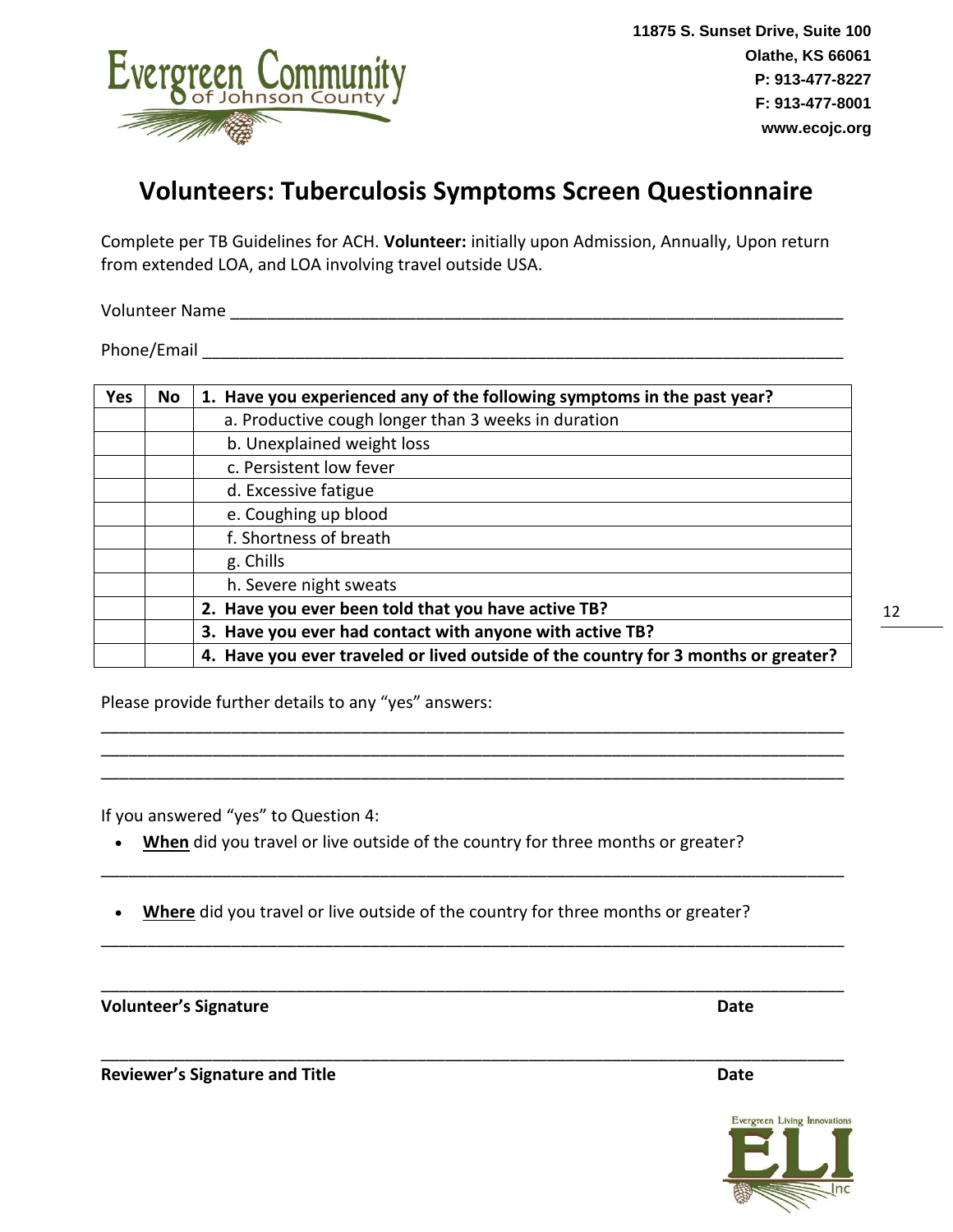|                                                                                                                                                                                                                                                                                                                            | 11875 S. Sunset Drive, Suite 100<br><b>Olathe, KS 66061</b>                                                   |
|----------------------------------------------------------------------------------------------------------------------------------------------------------------------------------------------------------------------------------------------------------------------------------------------------------------------------|---------------------------------------------------------------------------------------------------------------|
| Evergreen Community                                                                                                                                                                                                                                                                                                        | P: 913-477-8227                                                                                               |
|                                                                                                                                                                                                                                                                                                                            | F: 913-477-8001                                                                                               |
|                                                                                                                                                                                                                                                                                                                            | www.ecojc.org                                                                                                 |
| <b>Volunteers: TB (Mantoux) Testing</b>                                                                                                                                                                                                                                                                                    |                                                                                                               |
| NAME:<br>$\mathbf{u}$ , we have a set of the set of the set of the set of the set of the set of the set of the set of the set of the set of the set of the set of the set of the set of the set of the set of the set of the set of the se<br>(NOTE: Annually Volunteers will complete a Tuberculosis Exposure Assessment) | <b>DEPARTMENT: Volunteers</b>                                                                                 |
| Tuberculin Testing History Are there any known contraindications to the administration of this<br>Mantoux? Contraindications include previous tuberculosis exposure, previous positive reaction, previous<br>treatment for tuberculosis disease or infection, pregnancy, food or chemical sensitivity, known allergy, etc. |                                                                                                               |
|                                                                                                                                                                                                                                                                                                                            | Check One: Yes No                                                                                             |
|                                                                                                                                                                                                                                                                                                                            | Date and the state of the state of the state of the state of the state of the state of the state of the state |
|                                                                                                                                                                                                                                                                                                                            |                                                                                                               |
| FIRST STEP - Administer within 7 days of hire                                                                                                                                                                                                                                                                              |                                                                                                               |
|                                                                                                                                                                                                                                                                                                                            |                                                                                                               |
| Administrated in R________L_________ forearm.                                                                                                                                                                                                                                                                              | Results_________________________<br>mm.<br>(Record induration in mm.)                                         |
| Date Administrated                                                                                                                                                                                                                                                                                                         | Date Read                                                                                                     |
| <b>Nurse Signature</b>                                                                                                                                                                                                                                                                                                     | <b>Nurse Signature</b>                                                                                        |
|                                                                                                                                                                                                                                                                                                                            |                                                                                                               |
|                                                                                                                                                                                                                                                                                                                            |                                                                                                               |
|                                                                                                                                                                                                                                                                                                                            | mm.                                                                                                           |
| DO NOT ADMINISTRATE 2ND STEP IF INDURATIONS IS 10MM OR GREATER<br>SECOND STEP - Administrated within 7-30 days after the first injection<br>Date Administrated                                                                                                                                                             | Date Read                                                                                                     |

have resident contact until after the results of the chest x-ray are obtained. *The Health Department is notified of all positive readings.*

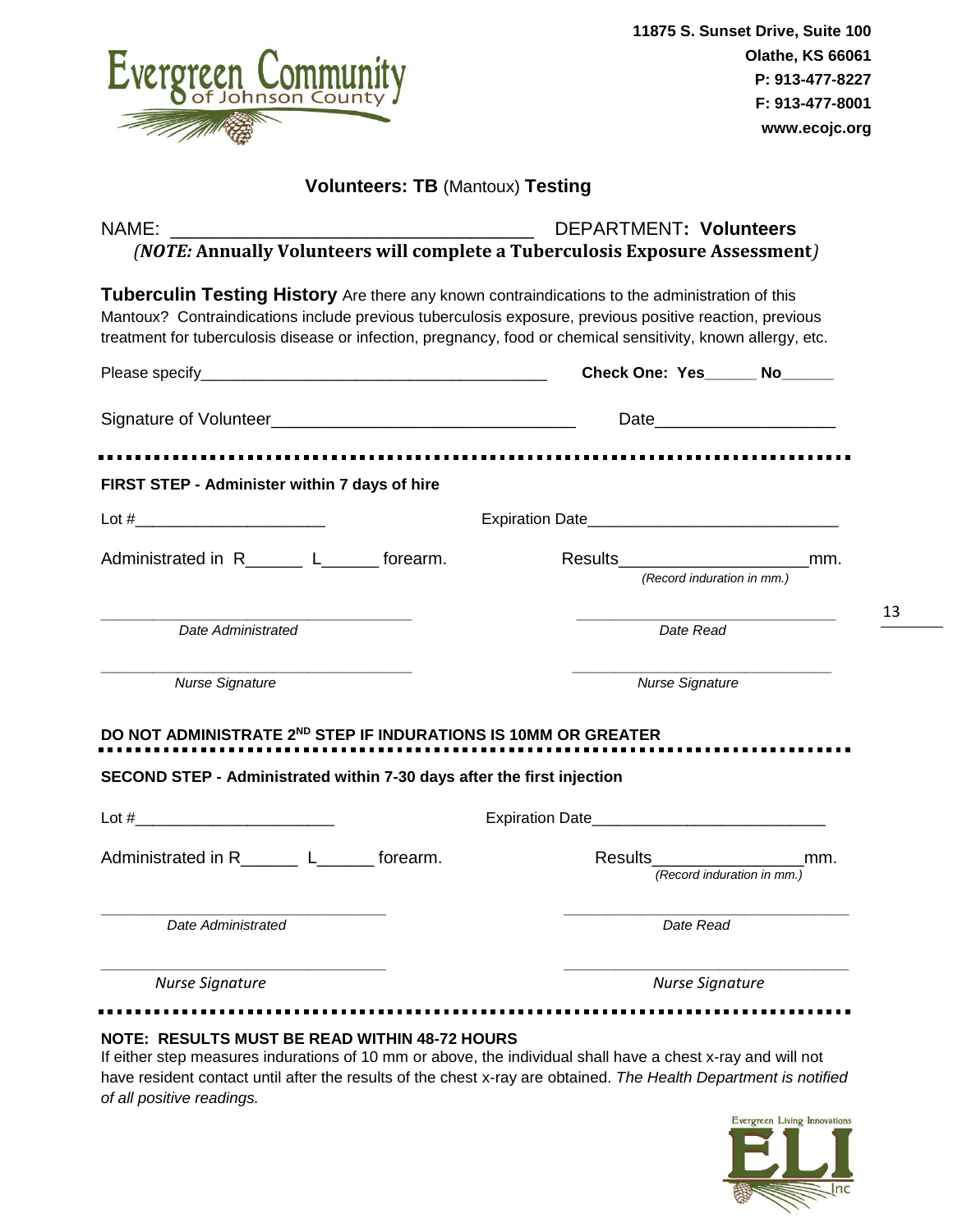

#### **Actions to Prevent the Spread of COVID-19**

All of us at Evergreen Community want to be sure that we are doing everything possible to protect our residents and each other from COVID-19. Many policies have been developed and implemented to minimize exposure. The following list is a reminder of what the expectations are for everyone working or volunteering for Evergreen Living Innovations for the duration of the COVID-19 emergency:

- $\triangleright$  Masks: are to be worn appropriately at all times on the neighborhoods and in the courtyard, without exception.
- $\triangleright$  Volunteers must comply with the vaccine mandate and copy of vaccination card must be obtained by Evergreen
- $\triangleright$  Volunteers are required to be tested two times per week following current Evergreen guidelines for testing
- $\triangleright$  KDHE travel restrictions must be followed. This means that if you have traveled to KDHE-specified quarantine areas or attended an event in which 500+ people were in attendance, you will not be allowed to volunteer inside of Evergreen Community for 14 days.
- $\triangleright$  When completing the screening form upon arriving to volunteer, remember that your signature represents that what you documented is the truth. If you falsify any information, you risk not being able to volunteer inside Evergreen Community.

We know that these actions can save lives and appreciate your diligence in following these requirements.

I, \_\_\_\_\_\_\_\_\_\_\_\_\_\_\_\_\_\_\_\_\_\_\_\_\_\_\_\_\_\_, have read and understand the above information.

[Print Name]

Signature: etc. and the state of the state of the Date:  $\Box$  Date:  $\Box$ 

Witness: \_\_\_\_\_\_\_\_\_\_\_\_\_\_\_\_\_\_\_\_\_\_\_\_\_\_\_\_\_\_\_\_\_\_\_\_\_

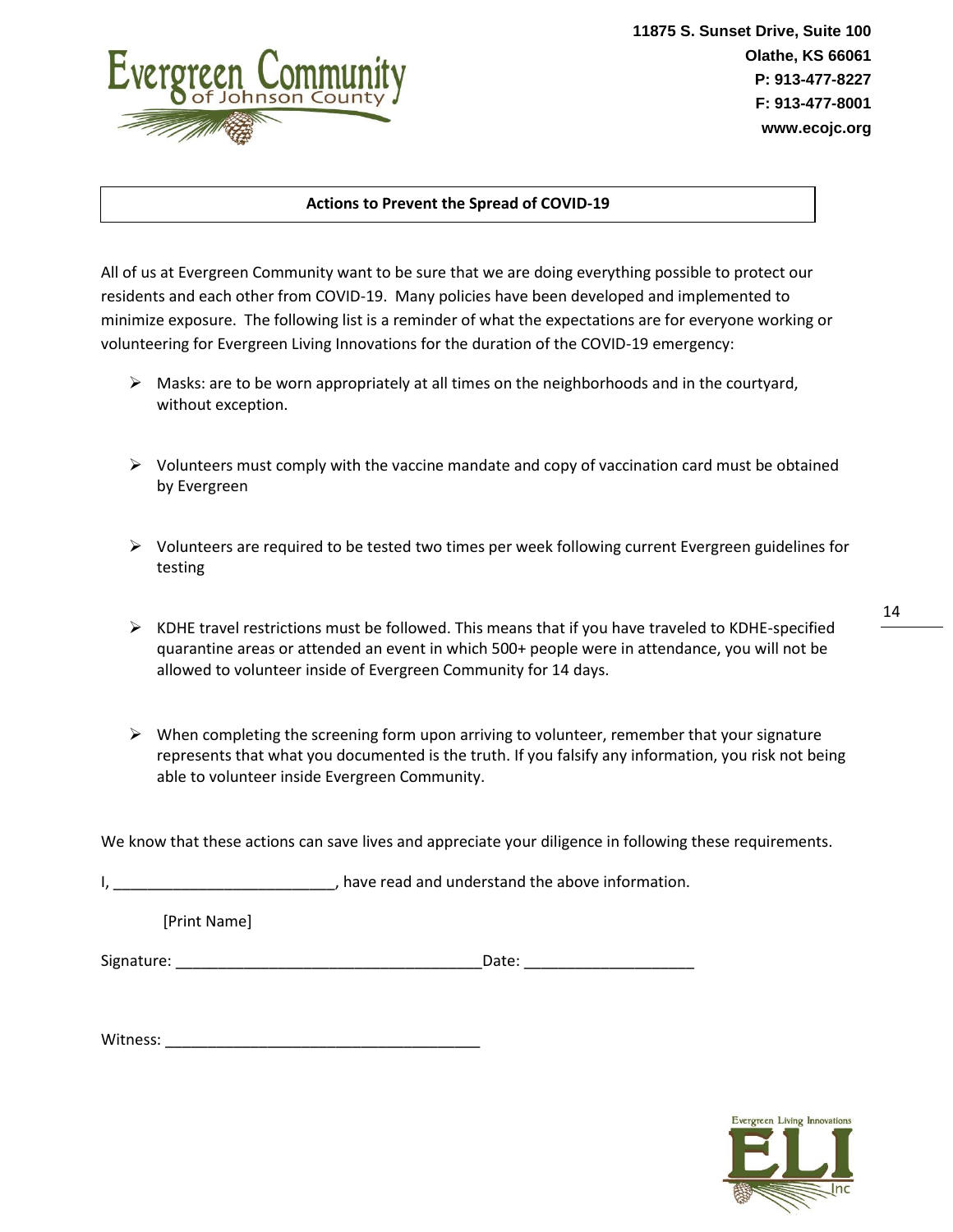

# **Volunteers:** *Photo Authorization and Information Release*

I give my permission for Evergreen Community of Johnson County to utilize my photograph and include my name, \_\_\_\_\_\_\_\_\_\_\_\_\_\_\_\_\_\_\_\_\_\_\_\_\_\_\_\_\_\_\_\_, for any resources that may promote Evergreen. Resources may include but are not limited to the following:

- Educational and/or promotional communications, such as brochures, videos, media releases, and classroom training.
- Social Media outlets such as Evergreen Community (www.ecojc.org), GERTI (ELI's Education Center, www.gerti.org), Evergreen Living Innovations [\(www.eli.org\)](http://www.eli.org/), Facebook, Instagram
	- $\Box$  I certify I am over 21 years of age and qualified to give this permission.
	- $\Box$  I am under the age of 21 and my guardian approves my participation/photos/information release by providing their signature below.
	- $\Box$  I hereby release, discharge, and agree to hold harmless Evergreen Living Innovations, Inc. and all persons acting for Evergreen, from any liability. This document shall be binding upon me and my heirs, legal representatives, and assigns.

| Volunteer's Signature:       | Date: |
|------------------------------|-------|
| Parent/Guardian's Signature: | Date: |
|                              |       |

Organization Representative: \_\_\_\_\_\_\_\_\_\_\_\_\_\_\_\_\_\_\_\_\_\_\_\_\_\_\_\_\_\_\_\_\_\_\_\_\_ Date: \_\_\_\_\_\_\_\_\_\_\_

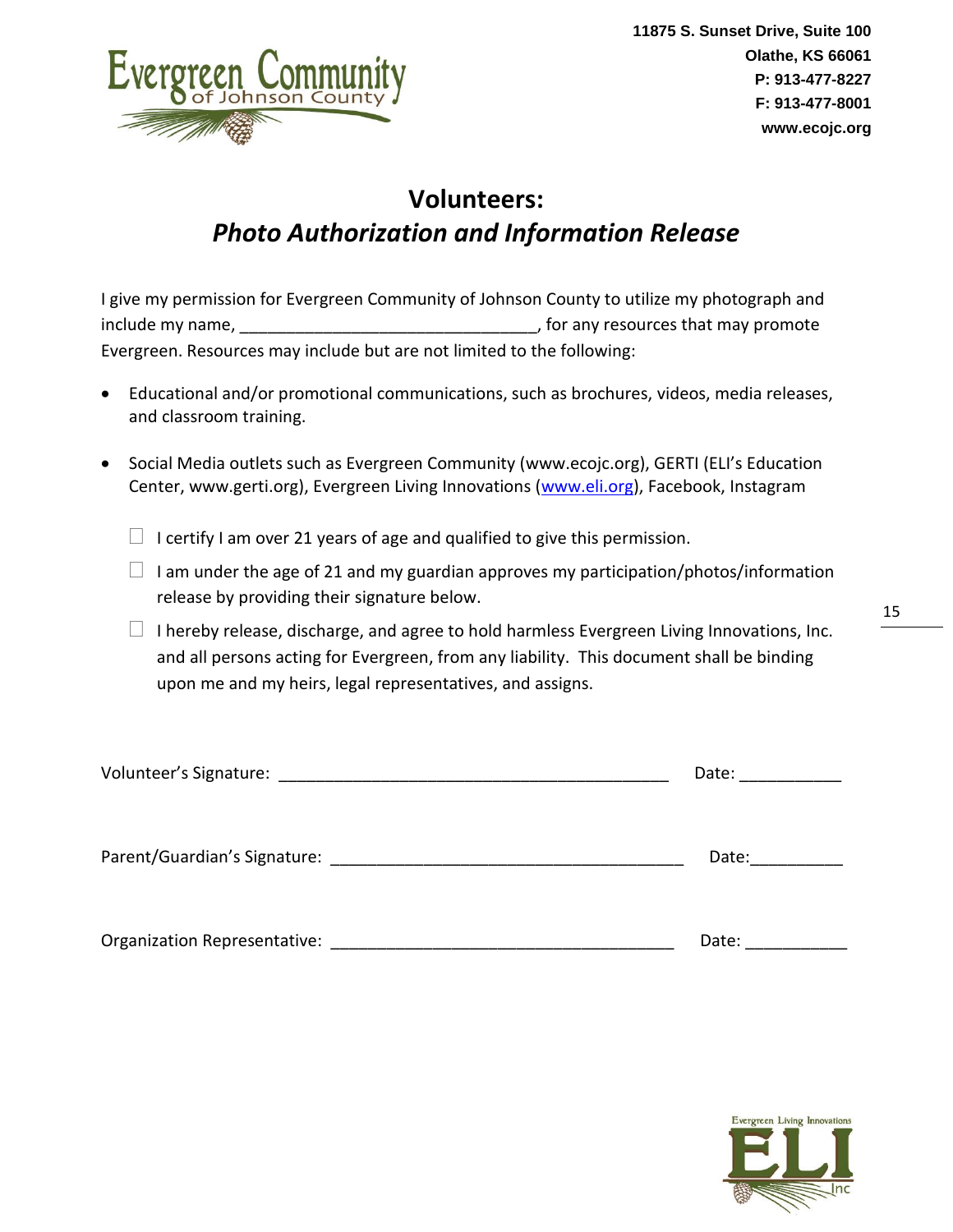

#### **Resident Rights and Acknowledgement Form**

Each resident residing in this community has the right and will be afforded the right to a dignified existence, self-determination, and communication with and access to persons and services inside and outside the community without interference, coercion, discrimination or reprisal. No staff member or contracted provider of care will hamper, compel, treat differently or retaliate against a resident for exercising Resident Rights. It is the responsibility of all who work at Evergreen Community of Johnson County, including employees and any others who provide services to the residents who live here, to advocate and protect the rights of each resident. Each resident will have the opportunity to exercise his/her rights as a citizen or a resident of the United States and staff members will assist with the exercise of those rights as needed by any/all residents.

Each resident will have autonomy and choice, to the maximum extent possible, about how each person wishes to live his/her everyday life and receipt of care, subject to the Evergreen's policies and procedures as long as those policies do not violate any requirement.

The community will promote the exercise of rights for each resident, including any/all residents who face barriers including but not limited to: communication barriers, hearing impairment and impaired cognition and decision-making abilities. Any resident, even though determined to be incompetent, will be able to assert these rights based on his/her degree of capability.

The Executive Director and/or Life Coach will inform each resident and/or resident representative before, or when moving in and periodically but at least annually during the resident's stay, of services available and of charges for those services, including any charges for services not covered under Medicare or Medicaid or by the per diem rate charged by this community.

Each resident will be treated with dignity, will be encouraged to make choices, to be able to have access to friends and family of choice at times the resident chooses, and to service providers of the resident's choice both inside and outside the community and be free from abuse, neglect, exploitation and misappropriation of personal property.

If the resident has been appointed a guardian or has named an agent as a durable power of attorney for health care, all rights of the resident that the resident is unable to exercise will be deferred to that representative. Different residents may have varying abilities to exercise their rights. The choices and preferences of a resident with a representative will be respected and followed to the extent possible, but will always be the first priority of the staff members.

Residents, family members and resident representatives will be provided printed and oral information at move in and periodically, but at least annually about the rights of the resident in a language/method that the resident or representative understands. Residents, their families and representatives will be provided printed and oral information when any rights are changed in a language/method that the resident or representative understands. Staff members are expected and held accountable to use the learning circle model and resident and family council to reinforce the

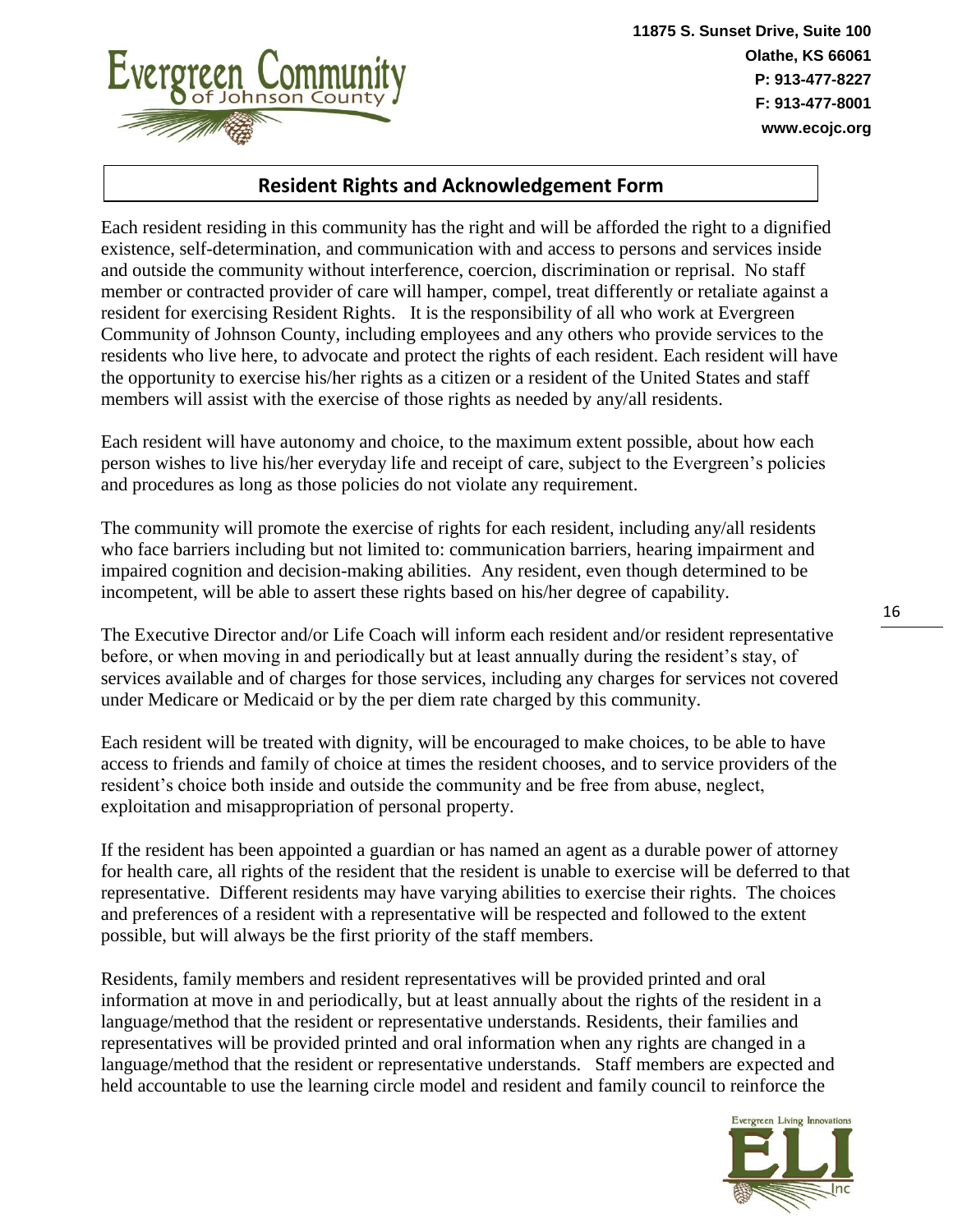

understanding of residents and their families of the rights of residents. The learning circle, resident council and family council will also provide an opportunity for residents and family members to express concerns without the fear of reprisals or retaliation.

When moving in, each resident or resident representative will receive a copy of the Federal List of Resident Rights. This will be explained to the resident and/or his/her representative in a language/method understood by the resident and/or representative. A signed acknowledgment copy will be placed in the resident's clinical record and a copy will be provided to the resident and/or responsible party.

Residents, their families and legal representatives will be provided printed and oral information in a manner and/or language understandable to them whenever services, charges, or coverage changes. A signed acknowledgment copy will be placed in the clinical record with a copy provided to the resident and/or responsible party.

Specifically, the Federal and State Resident Rights are:

- Right to be treated with respect and dignity and to make own daily schedule, right to choose own time to arise in morning and retire in evening and participate in choice of meaningful activities and events
	- o Right to choose to participate either actively or passively in meaningful activities to each person both inside and outside this facility
- Right to be free from discrimination and right to equal access to quality care regardless of gender, ethnicity, sexual preferences, diagnosis, severity of condition or payment source
- Right to be free from abuse, neglect, exploitation or misappropriation of property including verbal, sexual, physical, mental abuse, or involuntary seclusion
- Right to be free from restraints including physical restraints or chemical restraints for the purpose of discipline or for the convenience of staff members
- Right to a safe environment including a clean, comfortable and home-like environment that allows and promotes as much independence as possible
- Right to request, refuse, and/or discontinue treatment, to participate in or refuse to participate in experimental research and to formulate an Advance Directive including Durable Power of Attorney, health care proxy, a living will, death and dying preferences, after-death wishes, Do Not Hospitalize, Desire to Refuse Artificial Feeding and Do Not Resuscitate directives
- Right to receive proper medical care including but not limited to:

▪

- $\circ$  Right to be fully informed about total health status in a language and method resident understands
- o Right to be fully informed about medical condition, prescription and over-thecounter medications, biologicals, and vitamin and nutritional supplements
- $\circ$  Right to participate in decisions affecting care including development of the individualized, comprehensive and timely care plan

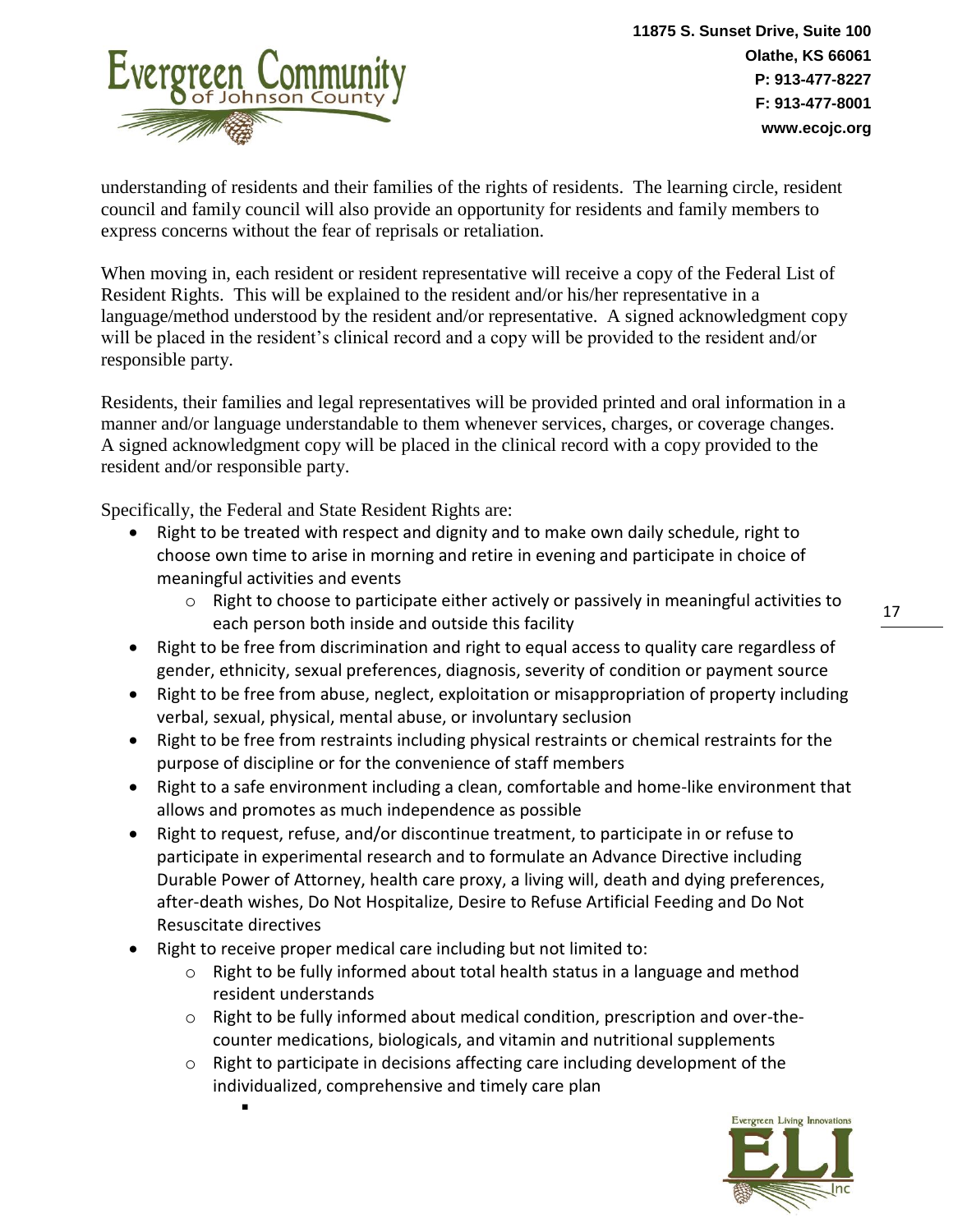

Family members and any other representative is encouraged to actively participate in the care plan process

- o Right to access any/all medical records and reports including complete contents of the medical record
- Right to choose and remain informed of the name, specialty and way of contacting the physician and other primary care professionals responsible for his/her care
- Right to be informed of his/her rights and of all rules and regulations governing resident conduct and responsibilities during his/her stay in facility
- Right to receive notices orally (spoken) and in writing (including Braille as needed) in a format and language he/she understands including:
	- o Required notices
		- All facility services and fees, both charges to the resident and items that will not be charged to the resident
		- Description of the manner of protecting personal funds
		- **■** Description of requirements and procedures for establishing eligibility for Medicaid, including right to request an assessment of resources
		- List of names, addresses (mailing and email) and telephone numbers of all pertinent state regulatory and informational agencies, resident advocacy groups including State Survey Agency, State licensure office, State Long-Term Care Ombudsman program, protection and advocacy agency, adult protective services, local contact agency for information about returning to community and Medicaid Fraud Control Unit
		- Statement that resident may file a complaint with State Survey Agency
			- ❖ Kansas Long Term Care Ombudsman: (877-662-8362*; 900 SW Jackson, Suite 1041, Topeka, KS 66612; Barbara.hickert@ks.gov)*
			- ❖ Kansas Department on Aging and Disability Services: (800-842-0078*, New England Building, 503 S. Kansas Ave, Topeka, KS 66603)*
			- ❖ Grievance officer of facility: *(Jamie Parades, Executive Director, located in the administrative offices, 913-477-8235, 11875 S. Sunset Drive, Suite 100, Olathe, KS 66061; jamiep@ecojc.org)*
			- ❖ Kansas Medicaid Fraud Control Unit: (*785-368-6220, Office of the Attorney General, 120 SW 10th Street, 2nd Floor, Topeka, KS 66612)*
			- ❖ Kansas Adult Protective Services: *(800-922-5330, 8915 Lenexa Dr, Shawnee Mission, KS. 66214)*

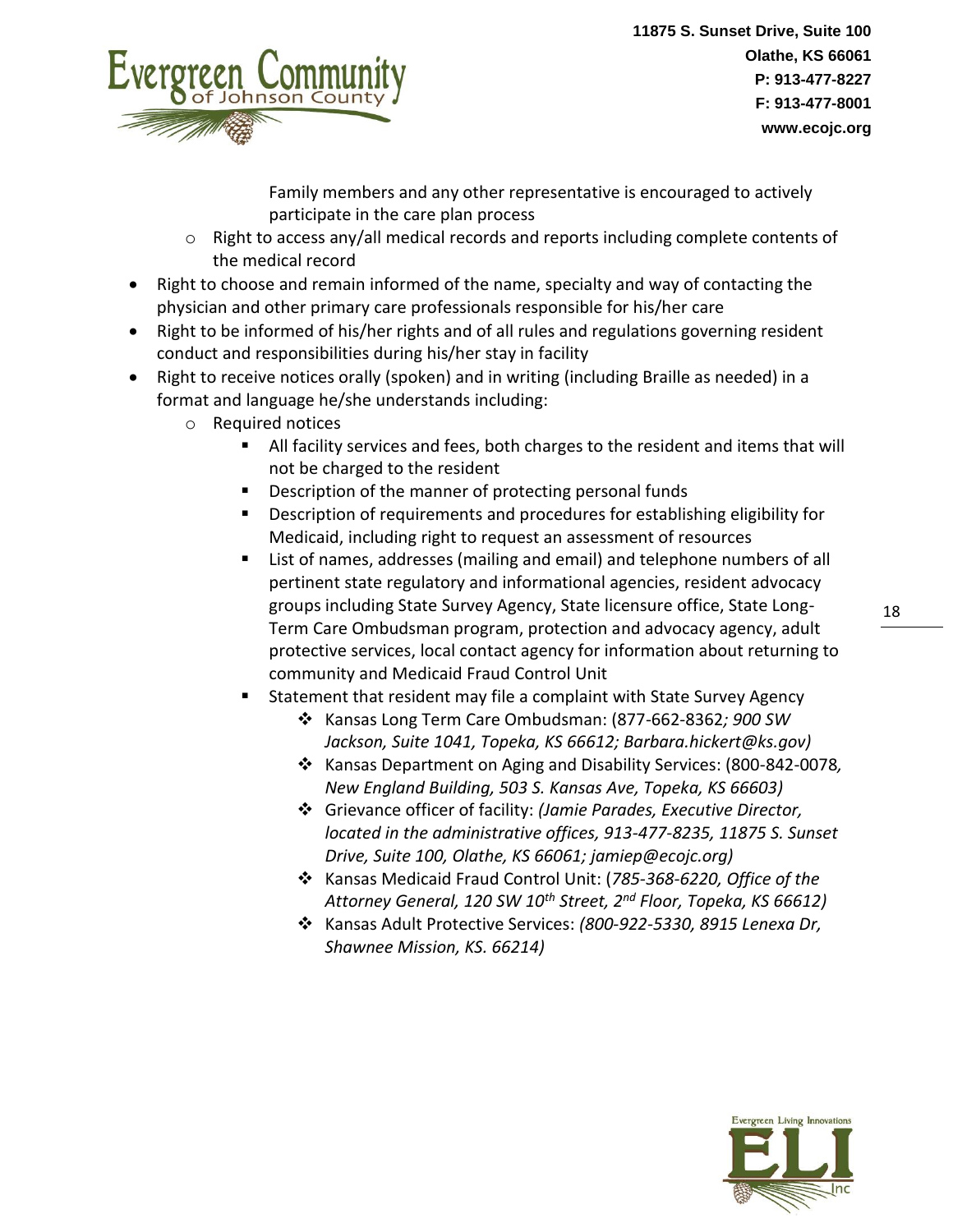

- Right to be notified of changes including notification of resident representative:
	- Accident involving resident which results in injury and has potential for requiring physician intervention
	- Significant change in resident's physical, mental or psychosocial status
	- Need to alter treatment significantly
	- Development of a life-threatening condition
	- Development of medical complications or adverse event(s)
	- Decision to transfer or discharge resident from facility
- Right to manage his/her financial affairs including right to know, in advance, what charges facility may impose against a resident's personal funds
	- $\circ$  Right to deposit personal funds with the facility with signed acknowledgement and right to receive accrued interest for all monies exceeding \$50.00
	- o Right to have personal funds managed per general accounting principles
	- $\circ$  Facility will purchase a surety bond or otherwise provide assurance satisfactory to the Secretary, to assure the security of all personal funds of residents deposited with facility
	- $\circ$  Right to receive quarterly accounting statements of a personal fund account
	- o Right to decide not to deposit personal funds with the facility
	- $\circ$  Right of conveyance of funds upon discharge, eviction or death (within thirty (30) days)
- Right to keep and use personal belongs and property if possessions do not interfere with rights, health or safety of other residents of facility
	- o Facility will exercise reasonable protection of each resident's property from loss or theft
- Facility will not impose a charge against the personal funds of a resident for any item or service for which payment is made under Medicaid or Medicare; facility may charge resident for requested services that are more expensive than or in excess of covered services including but not limited to:
	- o Nursing services
	- o Food and Nutrition
	- o Activity program
	- o Room/bed maintenance services
	- $\circ$  Routine personal hygiene items and services required to meet the needs of the resident
	- o Medically-related social services
	- o Hospice services elected by resident and pain for under Medicare Hospice Benefit or paid for by Medicaid under the State plan
- Choice of attending physician
- Privacy and confidentiality of personal and medical records
- Voice grievances to facility or other agency or entity that hears grievances without discrimination or reprisal and without fear of discrimination or reprisal

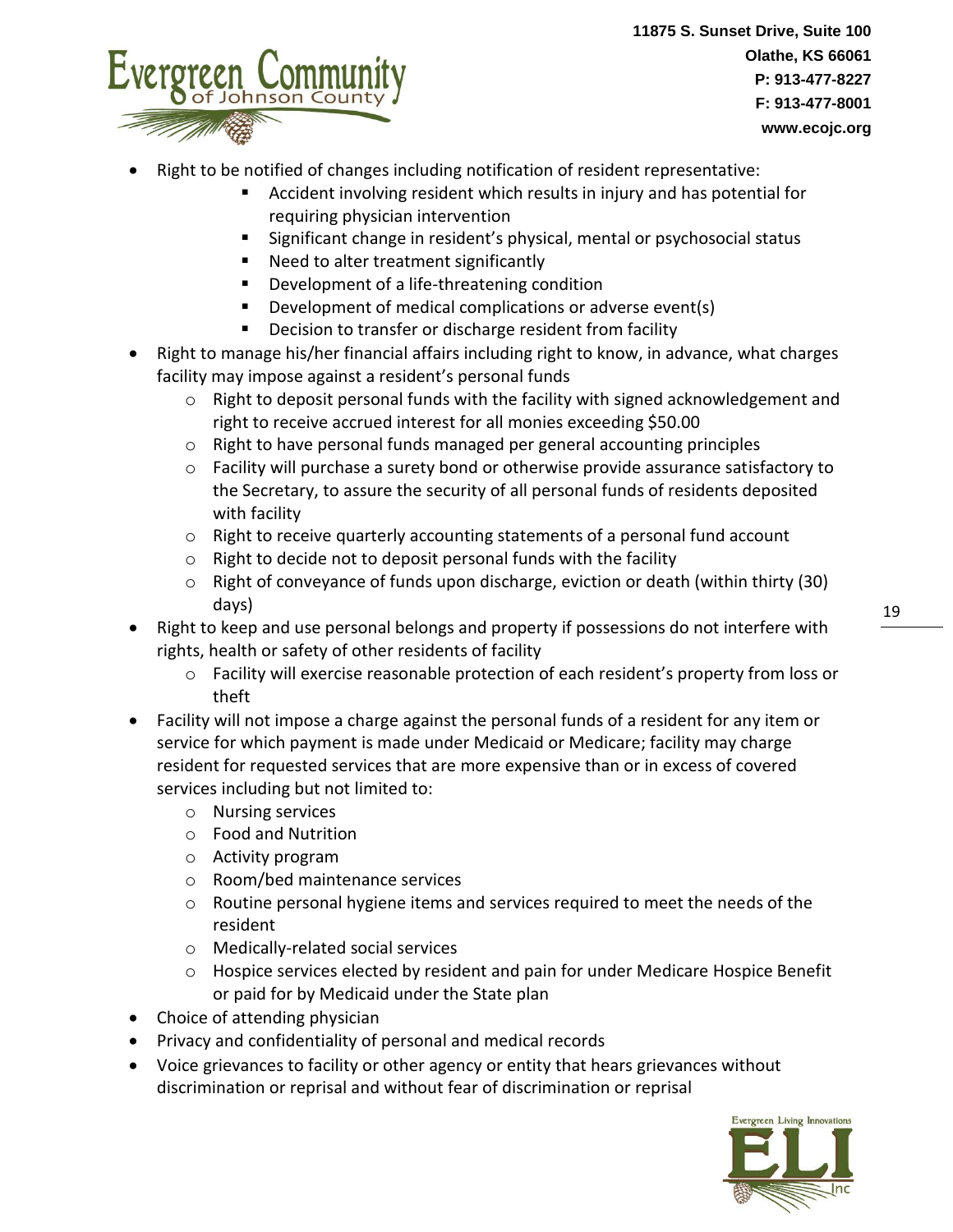

- $\circ$  Any concern, complaint, or grievance may be voiced or written at any time to any staff member and residents are encouraged to share their concerns with the facility Grievance Officer
- o Right to prompt efforts by facility to resolve grievances a resident may have
- o Right to file a complaint with the State Survey Agency concerning any suspected violation of State or Federal nursing facility regulations, including but not limited to resident abuse, neglect, exploitation, misappropriation of personal property, noncompliance with Advance Directive requirements and requests for information regarding returning to the community
- Right to examine results of the three most recent years of surveys conducted by Federal or State surveyors and any plan of correction in effect including routine re-surveys, complaint surveys, and life safety surveys
- Right to receive information from agencies acting as client advocates and be afforded the opportunity to contact these agencies
- Right to choose or refuse to perform services for the facility and facility will not require a resident to perform services for the facility
- Right to send and receive unopened mail and to receive unopened, letters, packages and other materials delivered to the facility for the resident through a means other than a postal service
- Right to communicate with individuals and entities within and external to the facility, including reasonable access to the internet, stationery, postage, writing implements and ability to send mail
- Right to privately receive visitors of his/her choosing at the time of his/her choosing subject to resident's right to deny visitation when applicable, and in a manner that does not impose on the rights of another resident
	- $\circ$  Right to spend time privately with any/all visitors
	- $\circ$  Right to have visitors at any time, as long as resident wishes to see the visitors and the visit does not interfere with the provision of care and privacy rights of other residents
	- $\circ$  Right to see any person providing assistance with health, social, legal or other services at any time including but not limited to physician or physician extenders
	- o Right to communicate or refuse to communicate with Federal, State or local officials, including surveyors and State Long-Term Care Ombudsman without supervision or interference from any facility staff
- Right to form and participate in Resident Council and family and representative have the right to form and participate in Family Council to discuss issues and concerns about the facility's policies and operations
	- o The facility will provide a space and will provide adequate notice for all meetings
	- $\circ$  The facility will allow the Councils to form their own leadership and facility staff members will attend the meetings only with permission of the Council members

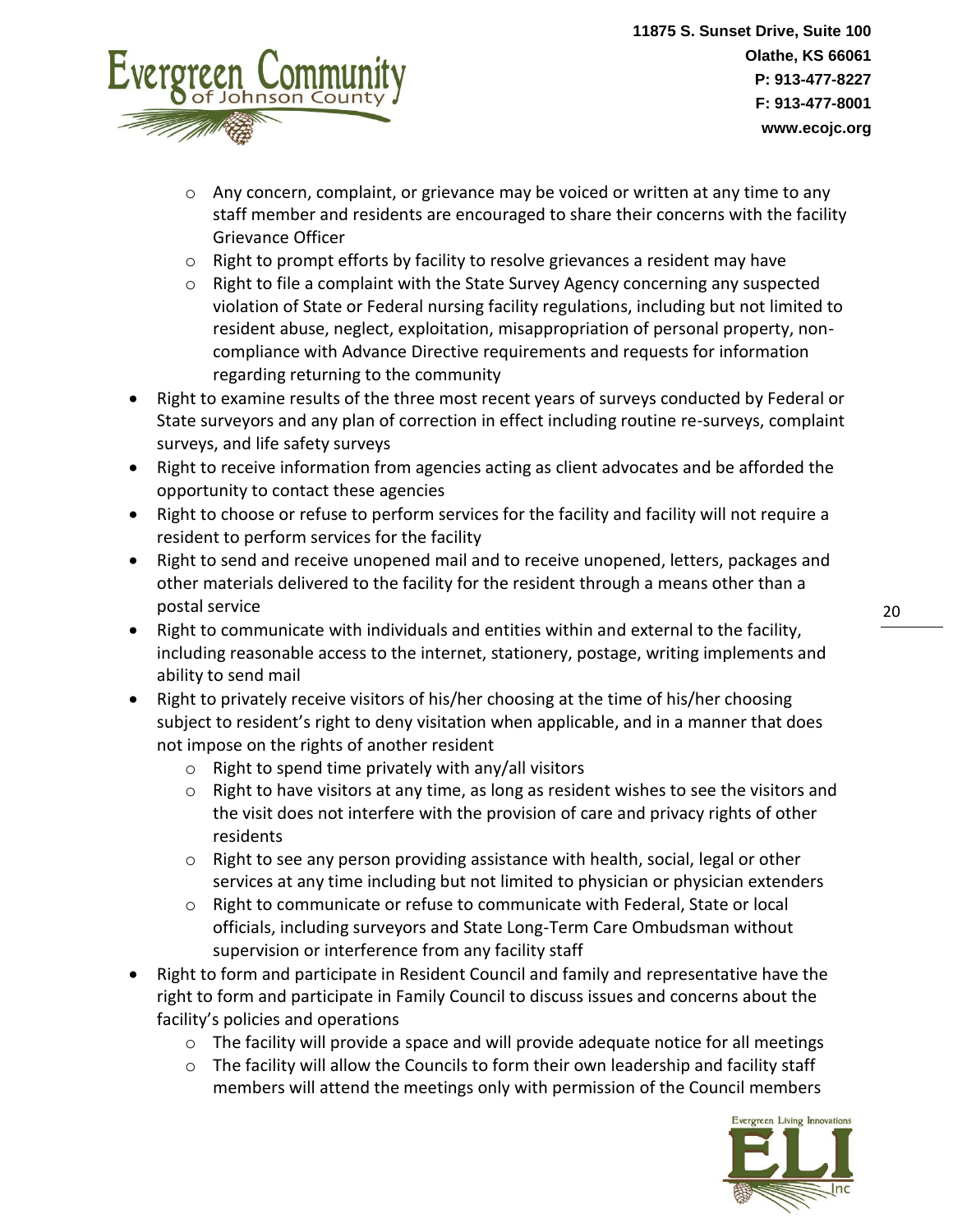

- $\circ$  The Council will elect their own officers as desired by consensus of the Council members
- Each resident has the right to have a family member and representative to be involved in the care of the resident and in the life of the facility including inspection of the resident's medical record with signed approval of the resident
- Facility will allow representative of the Office of State Long-Term Care Ombudsman to examine the resident's medical, social, and administrative records in accordance with State law
- Right to receive appropriate Social Services including but not limited to:
	- o Counseling
	- o Assistance solving problems with other residents
	- o Assistance with contacting legal and financial professionals
	- $\circ$  Assistance with coordination of care with physicians, dental care practitioners, podiatry services, vision services, hearing services and any other referral services needed for life enhancement and achieving highest practicable level of functioning
	- o Discharge planning
	- o Development or amendment of Advance Directives
- Right to have reasonable access to use of a telephone including TTY and TDD services and a place in facility where calls can be made without being overheard, including the right to retain and use a cellular phone at resident's own expense
- Right to share a room with his/her spouse regardless of gender when both residents live in the same facility and both spouses consent to arrangement
- Right to choose a roommate, when practicable, when both residents consent
	- o Right to advance notice of any/all changes in rooms or roommate
- Right to self-administer medications if interdisciplinary team determines it is clinically appropriate
- Right to leave the facility
	- o Therapeutic leave or visits
	- o Discharge (moving out of facility)
- Right to refuse a transfer to another room in the facility, if the purpose of the transfer is:
	- o To relocate a resident of a skilled nursing facility from the distinct part of the building that is a skilled nursing facility to apart of the building that is not a skilled nursing facility (this does not apply to Evergreen)
	- $\circ$  To relocate a resident of a nursing facility from a distinct part of the building that is a nursing facility to a distinct part of the building that is a skilled nursing facility (this does not apply to Evergreen)
	- o Solely for the convenience of staff
- Right to have protection against unfair transfer or discharge
	- o The facility will not ask a resident to leave the facility unless the resident meets strict discharge criteria including but not limited to:

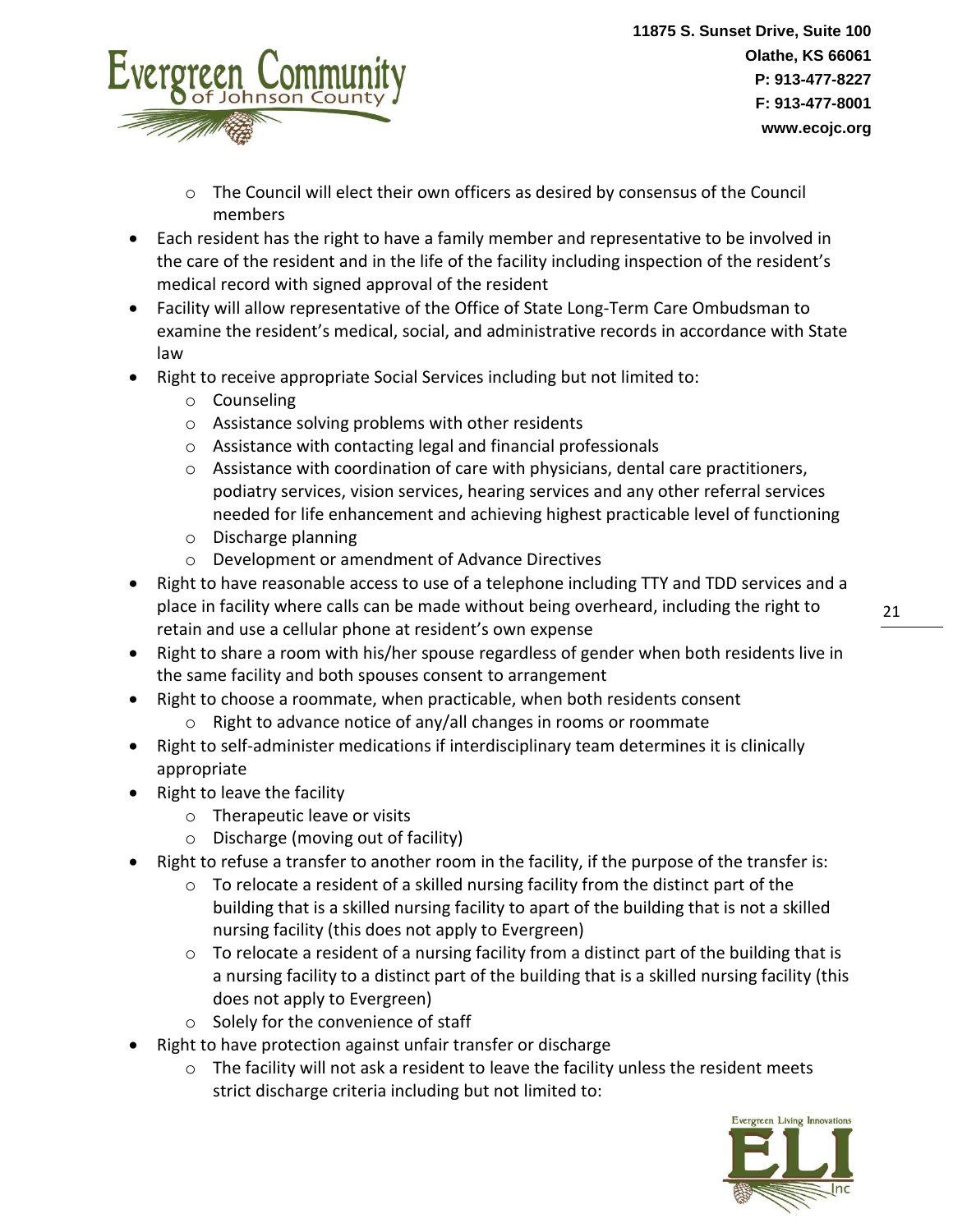

- Transfer/discharge is necessary for the welfare, health or safety of the resident or other residents
- Health has improved to the extent the resident no longer needs the services provided by the facility
- Non-payment for services after reasonable attempts to receive payment and reasonable attempts to assist resident or representative with alternative funding sources
- The facility closes
- The needs of a resident can no longer be met by this facility
- $\circ$  Appropriate discharge policies and procedures will be followed for any/all transfers and discharges
- o If transfer or discharge from the facility becomes necessary, each resident has the right to:
	- Appeal the transfer or discharge from the facility
	- The facility will not and is prohibited from transferring or discharging a resident if appeal for Medicaid is pending
	- The facility will and is required to work with other State agencies to receive payment if a family or other person is holding a resident's monies
	- Except in the case of an emergency event or situation the facility will and is required to provide at least 30-days' notice of a transfer or discharge from the facility
	- The facility will and is required to assist in location of and planning an orderly transfer or discharge and provide proper bed-hold and or readmission requirements



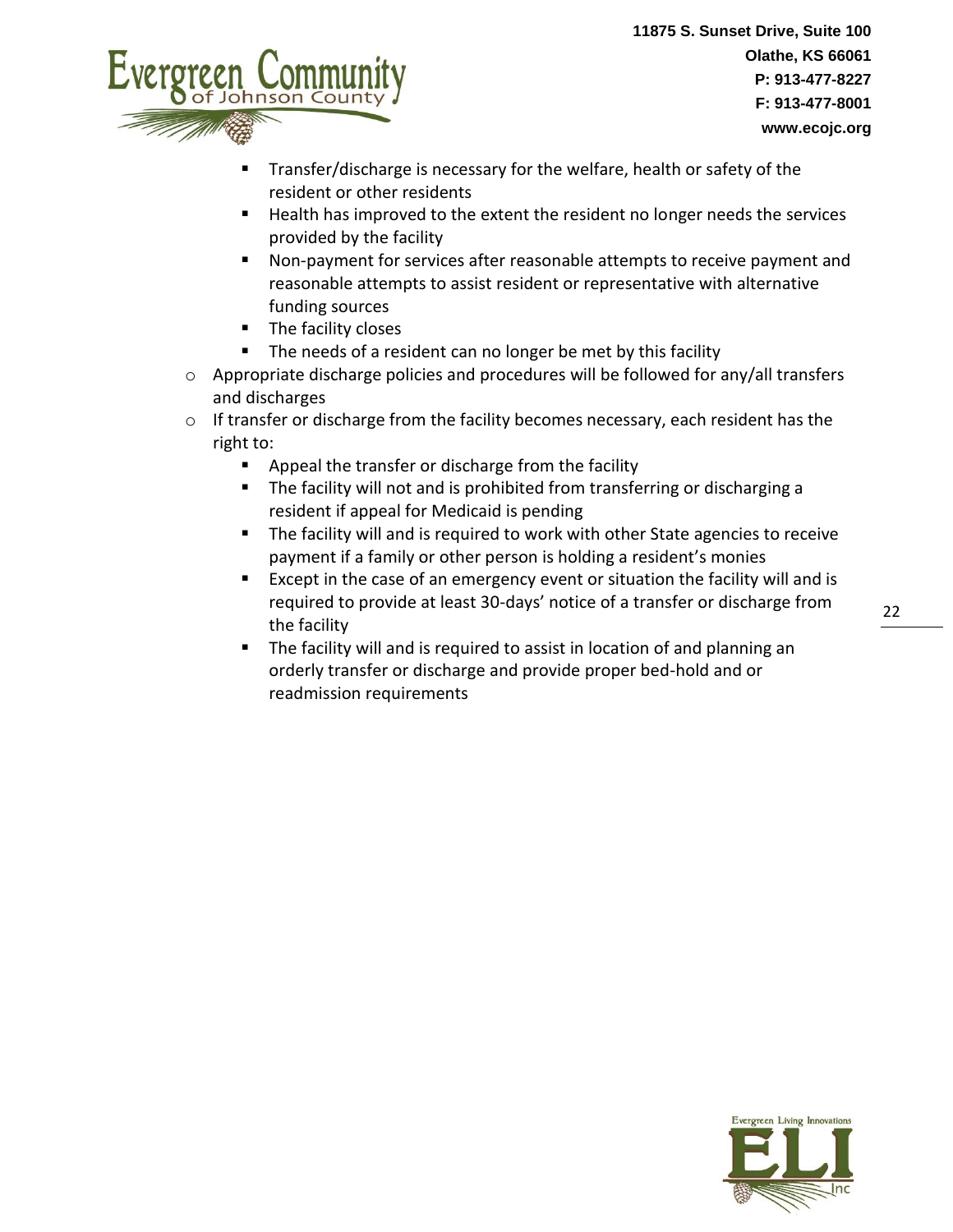

### **Resident Rights Acknowledgement Form**

By signing below, you are acknowledging that you have received and reviewed the document and that this document outlines your rights as a resident of this community.

| <b>ACKNOWLEDGMENT SIGNATURES</b> | DATE |
|----------------------------------|------|
|                                  |      |

Volunteer:

Witness:



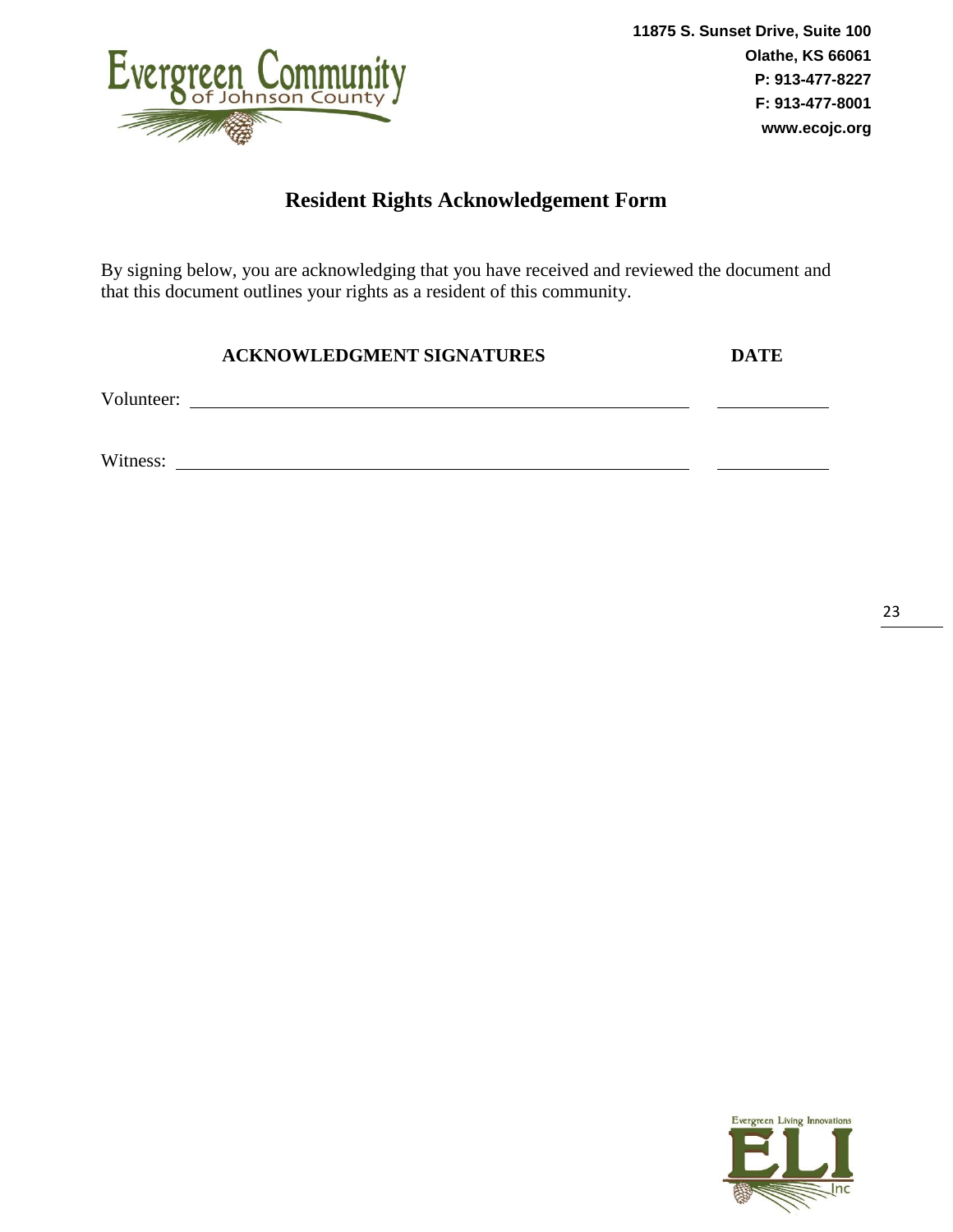

### **Quality Assurance & Performance Improvement (QAPI)**

What is QAPI?

- QAPI is a data-driven, proactive approach to improving the quality of life, care, and services in nursing homes.
- The activities of QAPI involve members at all levels of the organization to: identify opportunities for improvement; address gaps in systems or processes; develop and implement an improvement or corrective plan; and continuously monitor effectiveness of interventions.
- Performance Improvement (PI) in nursing homes aims to improve processes involved in health care delivery and resident quality of life.
- Performance Improvement can make good quality even better.

#### **As a volunteer, you are a valued member of Evergreen's quality assurance program!**

\*Please communicate any ideas or input that could further our mission to provide the best quality of care to those we serve, to volunteer coordinator, Brittany Blackard.



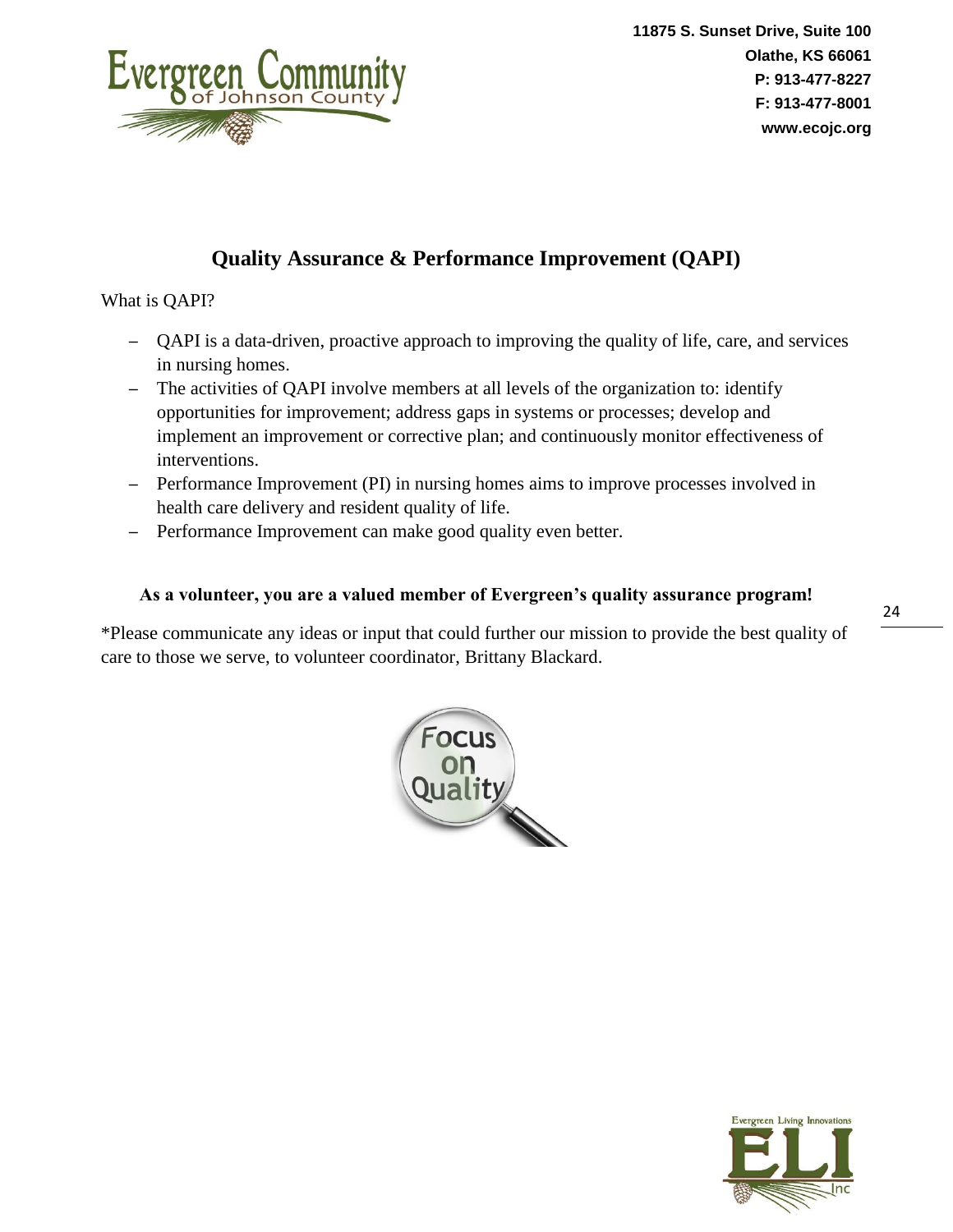

### **BACKGROUND CHECK: FCRA Authorization to Obtain a Consumer Report**

Pursuant to the federal Fair Credit Reporting Act, I hereby authorize Evergreen Living Innovations and its designated agents and representatives to conduct a comprehensive review of my background through a consumer report and/or an investigative consumer report to be generated for employment, promotion, reassignment or retention as an employee. I understand that the scope of the consumer report/investigative consumer report may include, but is not limited to, the following areas: verification of Social Security number; current and previous residences; employment history, including all personnel files; education; references; credit history and reports; criminal history, including records from any criminal justice agency in any or all federal, state or county jurisdictions; birth records; motor vehicle records, including traffic citations and registration; and any other public records.

I authorize the complete release of these records or data pertaining to me that an individual, company, firm, corporation or public agency may have. I hereby authorize and request any present or former employer, school, police department, financial institution or other persons having personal knowledge of me to furnish Evergreen Living Innovations, Inc. or its designated agents with any and all information in their possession regarding me in connection with an application of employment. I am authorizing that a photocopy of this authorization be accepted with the same

#### authority as the original.

I have the right, upon written request made within a reasonable time, to request whether a consumer report has been run about me and to request a copy of your report. The scope of this disclosure is all-encompassing allowing Evergreen Living Innovations to obtain from any outside organization all manner of consumer reports throughout the course of your employment to the extent permitted by law. I understand that, pursuant to the federal Fair Credit Reporting Act, if any adverse action is to be taken based upon the consumer report, a copy of the report and a summary of the consumer's rights will be provided to me.

\_\_\_\_\_\_\_\_\_\_\_\_\_\_\_\_\_\_\_\_\_\_\_\_\_\_\_\_\_\_\_\_\_\_\_ \_\_\_\_\_\_\_\_\_\_\_\_\_\_\_\_\_\_\_\_\_

Signature Date Date